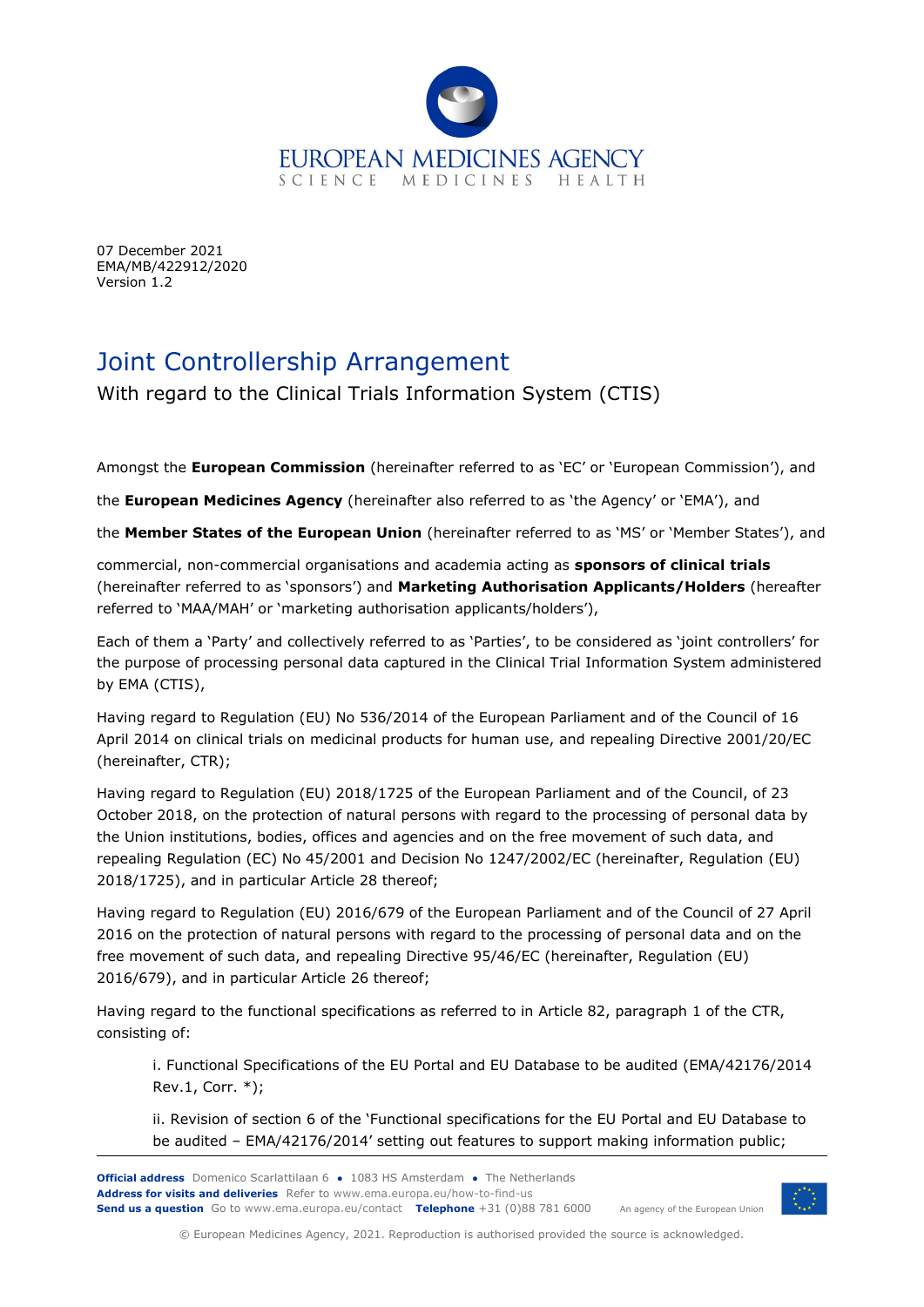iii. Appendix, on disclosure rules, to the 'Functional specifications for the EU Portal and EU Database to be audited - EMA/42176/2014' (EMA/228383/2015 Endorsed);

iv. Update of certain Functional Specifications/Non-Functional Requirements of the EU Portal and Database (EUPD) (EMA/MB/103780/2021) (endorsed by EMA Management Board on an ad-hoc meeting held on 23 February 2021).

## **Whereas:**

(1) Article 28 of Regulation (EU) 2018/1725 establishes that where two or more controllers jointly determine the purposes and means of processing, they shall be joint controllers who, by means of an arrangement between them, shall in a transparent manner determine their respective responsibilities for compliance with their data protection obligations, in particular as regards the exercising of the rights of the Data Subjects and their respective duties to provide the information referred to in Articles 15 and 16 of Regulation (EU) 2018/1725, by means of an arrangement between them;

(2) Whereas Article 26 of Regulation (EU) 2016/679 establishes that where two or more controllers jointly determine the purposes and means of processing, they shall be joint controllers, who by means of an arrangement, shall in a transparent manner determine their respective responsibilities for compliance with their data protection obligations, in particular as regards the exercising of the rights of the Data Subjects and their respective duties to provide the information referred to in Articles 13 and 14 of Regulation (EU) 2016/679, by means of an arrangement between them;

(3) This Arrangement has been drawn up by the European Commission, the Agency, Member States in consultation with representatives of industry associations, academia and learned societies with the understanding that all commercial, non-commercial organisations and academia accessing CTIS in their capacity of sponsors and marketing authorisation applicants/holders, when accessing CTIS for the first time, will be reminded of the contents of this Arrangement and its Annexes before they can progress with the use of CTIS.

## **Have agreed as follows:**

## **1. Scope of this arrangement**

1.1. This Arrangement sets out the allocation of respective roles, responsibilities and practical arrangements between the Parties for compliance with their respective data protection obligations under Regulation (EU) 2018/1725 and Regulation (EU) 2016/679, when carrying out processing operations of personal data of data subjects, collected as part of the use of CTIS.

Each Party may appoint authorised users (including assigning their roles and permissions) affiliated to that Party to access and use the CTIS on its behalf (including by way of example and without limitation: National Competent Authorities, Ethics Committees, Contract Research Organisation and other contractors), each of them a 'user' for the purpose of this Arrangement<sup>1</sup>.

1.2. For the purpose of this Arrangement, the definitions laid down in Article 3 of Regulation (EU) 2018/1725 and Article 4 of Regulation (EU) 2016/679, respectively, shall apply.

 $<sup>1</sup>$  Solely for the purposes of the implementation of this JCA, Member States may appoint relevant entities that would be</sup> representing them as joint controller(s) in accordance with their national rules. Upon their first access to CTIS such entities will be deemed to have accepted the JCA as a joint controller. A list identifying these entities will be made available, by the relevant Member State to the other Parties and the data subjects upon their request, via the e-mail address listed in Annex I.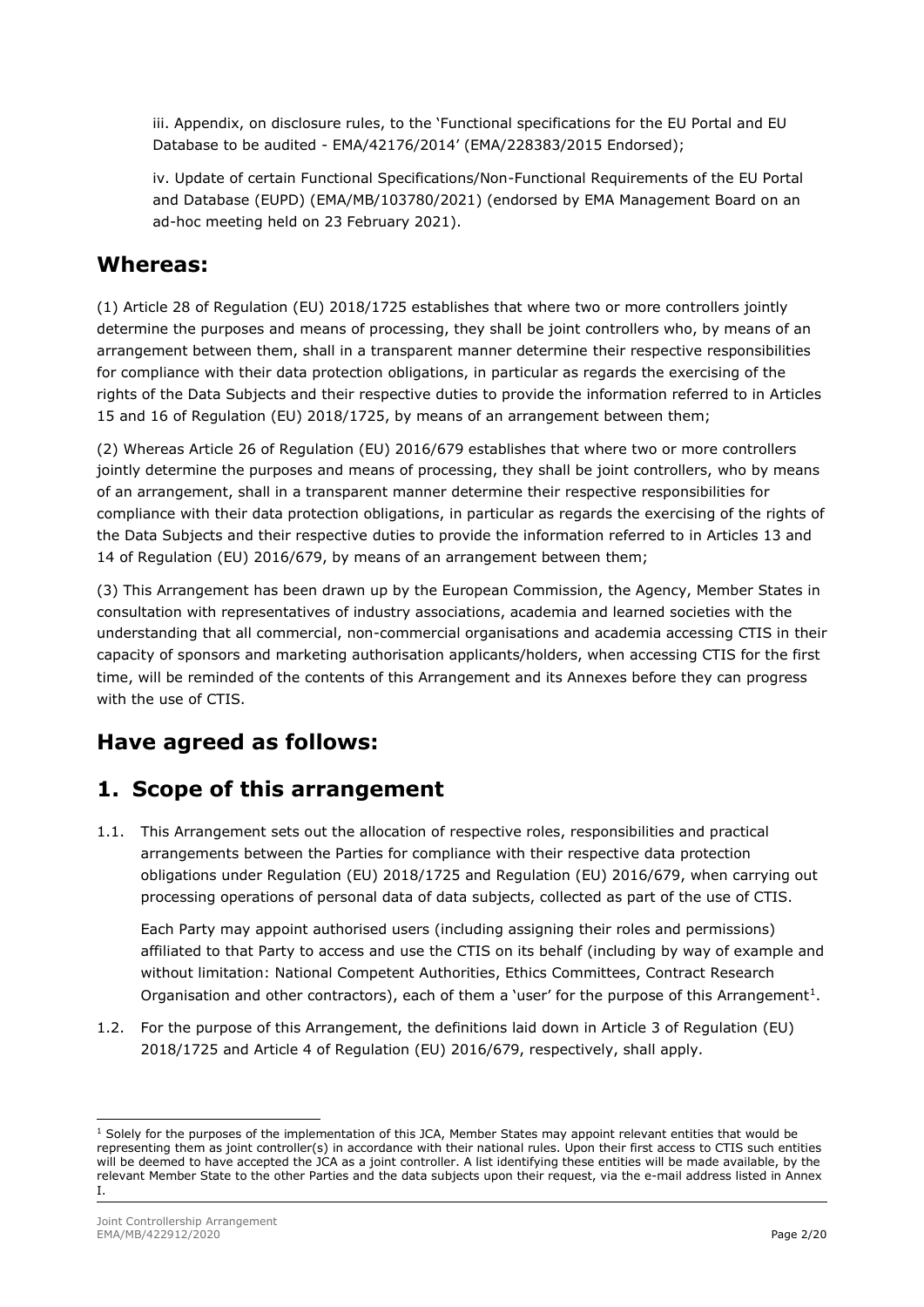- 1.3. This Arrangement governs the processing of personal data in the CTIS as necessary for the activities carried out in accordance with, amongst others, the principles set out in Article 81(2) of the CTR (hereafter, 'processing operation'). Description of categories of personal data processed in CTIS and categories of data subjects concerned is included in the Data protection notice, enclosed as Annex II.
- 1.4. A data processing operation consists of the processing activities  $^2$ , performed by the Party responsible for that task:
	- a) Processing activity performed by the **clinical trial sponsor** users, in the secure domain of CTIS, include uploading on the CTIS data and documents that may contain personal data, as needed, during the trial life cycle.

This processing operation includes processing activities to populate structured data, upload documents, submit, update, withdraw as applicable, in the context of:

- − clinical trials applications (CTAs) including initial and modifications<sup>3</sup>;
- − responses provided following request for information raised by the Member State Concerned<sup>4</sup>;
- − notifications for start of trial, start of recruitment, end of recruitment, temporary halt, restart of trial, end of trial (including early termination), third countries inspection reports, serious breaches, unexpected events, urgent safety measures and other tasks;
- information provided to the authorities following an inspection, an opinion requested as part of a corrective measures or an ad hoc request for information;
- − summary of clinical trial results and lay person summary;
- − annual safety reports (ASR);
- − operation of searches and generation of reports based on data or documents in the CTIS.
- b) Processing activity performed by the **marketing authorisation applicants/holders** users, in the secure domain of CTIS, includes uploading on the CTIS data and documents that may contain personal data, as needed, during the trial life cycle.

This processing operation includes processing activities to populate structured data, upload documents, submit, update, withdraw as applicable, in the context of:

- − submission of clinical study results provided as part of marketing authorisation applications in the EU, or variation or line extension to these, including all appendices except those listing individual patient data;
- − operation of searches and generation of reports based on data or documents in the CTIS.
- c) Processing activity performed by the Member States users, in the secure domain of CTIS, includes uploading on the CTIS data and documents that may contain personal data, as needed, during the trial life cycle.

 $<sup>2</sup>$  This is not an exhaustive list of processing activities but indicative of the main processing operation under consideration.</sup> Overall, data processing activities include the collection, recording, organisation, structuring, storage, adaptation or alteration, retrieval, consultation, use, disclosure by transmission, dissemination or otherwise making available, alignment or combination, restriction, erasure or destruction of personal data.

<sup>&</sup>lt;sup>3</sup> Modification of an initial application can be performed via the means of responses to RFI, Substantial and Non-Substantial modifications and addition of a new Member State Concerned

<sup>4</sup> Member State Concerned means the Member State where an application for authorisation of a clinical trial or of a substantial modification has been submitted under Chapters II or III of this Regulation respectively, Article 2(2)(12) of Regulation (EU) No 536/2014.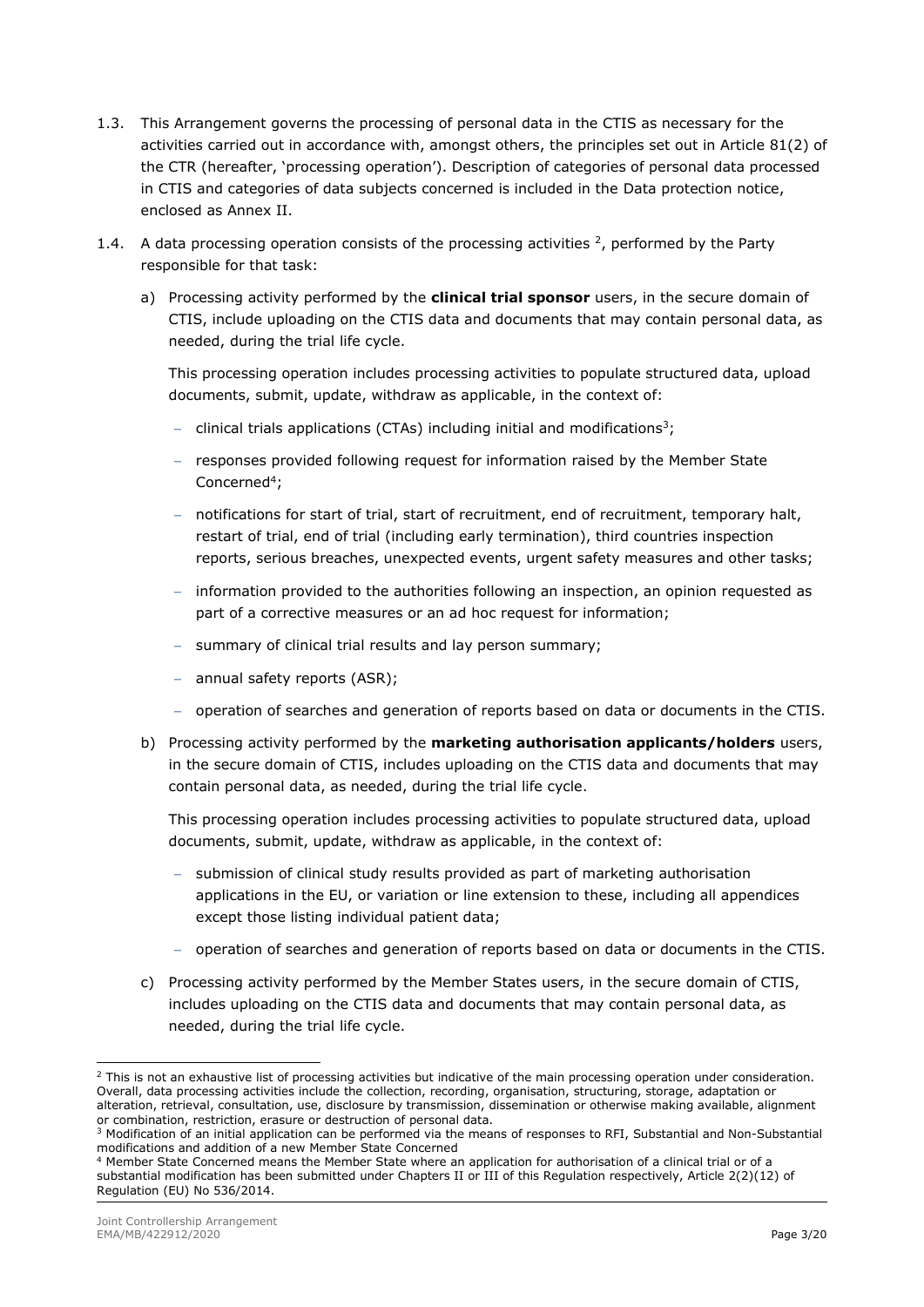This processing operation includes processing activities to populate structured data, upload documents and submit and update these, as applicable, in the context of:

- − preparation of considerations and request for information to be sent to the sponsors during the evaluation of a clinical trial application, initial and modifications;
- − submission of the draft and final assessment reports for the assessment of part I and part II of the dossier;
- − application of corrective measures, including requesting sponsor's opinion or consultation with other Member State/s Concerned<sup>5</sup>;
- − request additional information to the sponsors via the ad hoc assessment functionality;
- − submission of inspection reports;
- − submission of ASR evaluation reports and related requests for information;
- − operation of searches and generation of reports based on data or documents in the CTIS.
- d) Processing activity performed by the European Commission users, in the secure domain of CTIS, includes uploading on the CTIS data and documents that may contain personal data, as needed.

This processing operation includes processing activities to populate structure data, upload documents, submit, update, withdraw as applicable, in the context of:

- − submission of Union Controls plans/programmes;
- − submission of Union Controls reports;
- − operation of searches and generation of reports based on data or documents in the CTIS.
- e) Processing activity performed by the European Medicines Agency users, in the secure domain of CTIS, includes:
	- − amending the uploaded data and documents on the CTIS, by means of removing from public website data and documents, or pushing publication forward in case of overriding public interest;
	- − user access management, via Identity Access Management (IAM) system used to generate users' credentials to access CTIS secure domain;
	- − maintenance of the CTIS database including responsibility for data storage;
	- − ensuring technical support to all users of CTIS in case of troubleshooting;
	- − operation of searches and generation of reports based on data or documents in the system, including extraction and analysis of this data outside of the CTIS.
- f) Processing activities for the users of all the above joint controllers include, in addition to submission of data and documents (where applicable), also the possibility to view and download data and documents that might contain personal data.
- 1.5. **Section 2a** below provides further details on activities carried out by the Parties that are **out of the scope of the use** of CTIS, and therefore out of scope of this Arrangement, and are carried

<sup>5</sup> The term 'Member State Concerned' means the Member State where an application for authorisation of a clinical trial or of a substantial modification has been submitted under Chapter II or III of Regulation (EU) No 536/2014.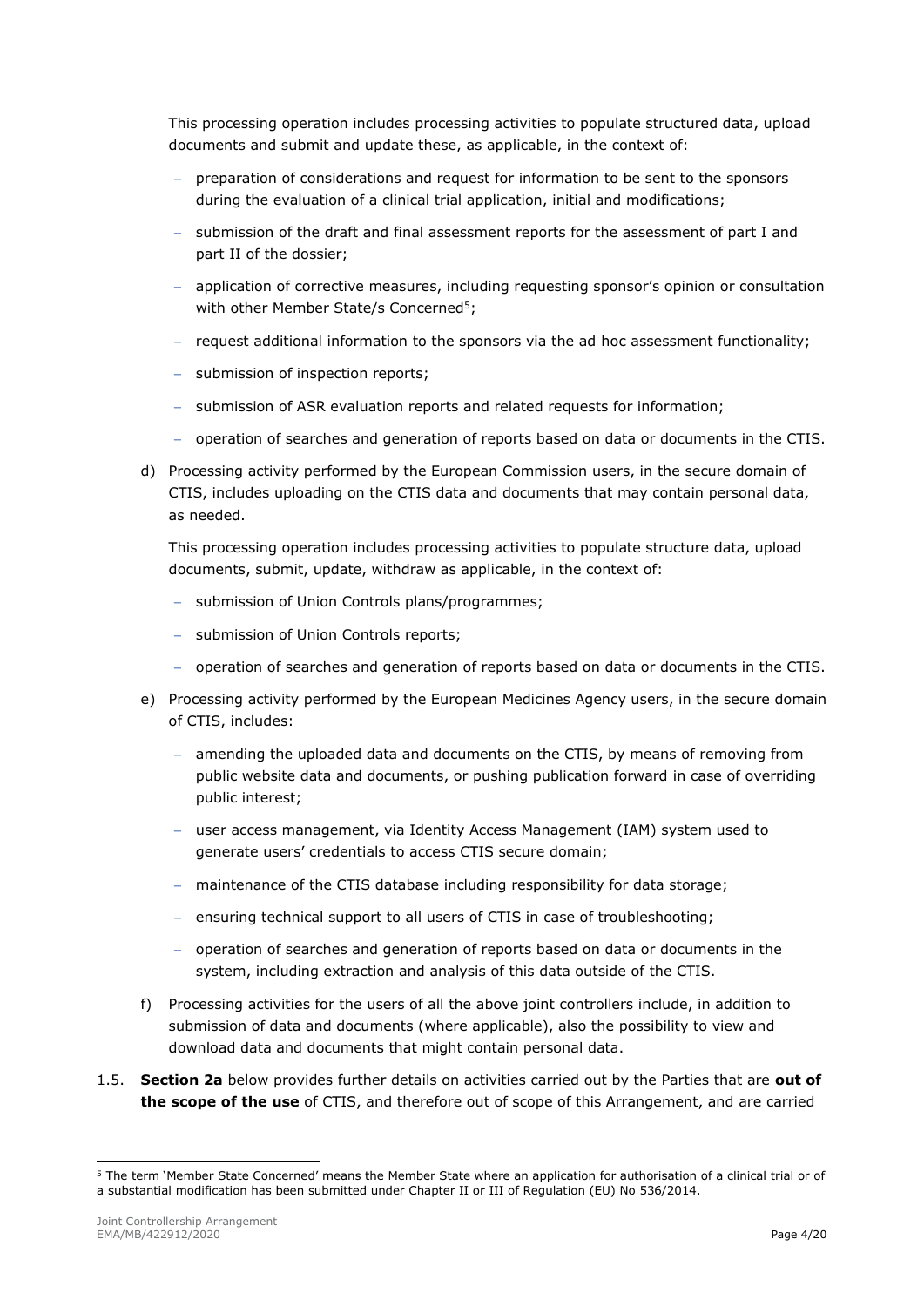out by the Parties separately in their role of individual and independent data controller for such activities.

## **2. Controllers and Joint Controllers**

- 2.1. For the purpose of this Arrangement, the Parties are considered as 'controllers' within the meaning of point (8) of Article 3 of Regulation (EU) 2018/1725 and point (7) of Article 4 of Regulation (EU) 2016/679, respectively.
- 2.2. The Parties, act collectively as Joint Controllers, and each of them as a Joint Controller, pursuant to Article 28 of Regulation (EU) 2018/1725 and Article 26 of Regulation (EU) 2016/679, respectively, in relation to the processing activities as described in point 1.4 above

#### **Section 2a – Processing activities which fall out of scope of the joint controllership**

2a.1. The processing activities performed by the Joint Controllers, as part of their remit and out of the scope of the use of CTIS, fall outside the scope of this Arrangement.

Commercial, non-commercial organisation(s) and academia having roles in CTIS as **sponsors** or **marketing authorisation applicants/holders**, act separately as individual controllers in relation to the data processing activities carried out within their organisation, whether related to clinical trial or not, that are performed outside of CTIS, as applicable and based on their role.

This includes, by way of example and without limitation, activities carried out by the Parties, outside of CTIS for preparation of the content and maintenance of the following:

- − clinical trial application dossier, responses to request for information (RFI) raised during the evaluation of an application, preparation of Annual Safety Reports, preparation of various types of notifications, compilation of trial summary of results and other documents for submission, including, when needed redaction or anonymisation of such document;
- − Preparation of documents provided in reply to supervision activities carried out by the MS, such as: responses to inspection reports, opinion following consultation in the context of a corrective measure, responses to an ad hoc assessment, including, when needed redaction or anonymisation of such documents;
- − Preparation of clinical study reports (CSR), including, when needed redaction or anonymisation of such documents;
- − Preparation and maintenance of clinical trial master file, including, when needed redaction or anonymisation of such documents.

They also act as individual controllers when they extract from, and analyse outside of, the CTIS any data uploaded on the CTIS. It is the sole responsibility of the commercial, non-commercial organisation(s) and academia to ensure compliance with all obligations and conditions of Regulation (EU) 2016/679 regarding their activities performed as individual controllers.

2a.2. The **EU Member States, including where acting through authorised users such as National Competent Authorities and Ethics Committees**, act as individual controllers in relation to the data processing activities carried out within their organisation, whether related to clinical trial or not, that are performed outside of CTIS.

This includes, by way of example and without limitation, preparation of the content and maintenance of the following: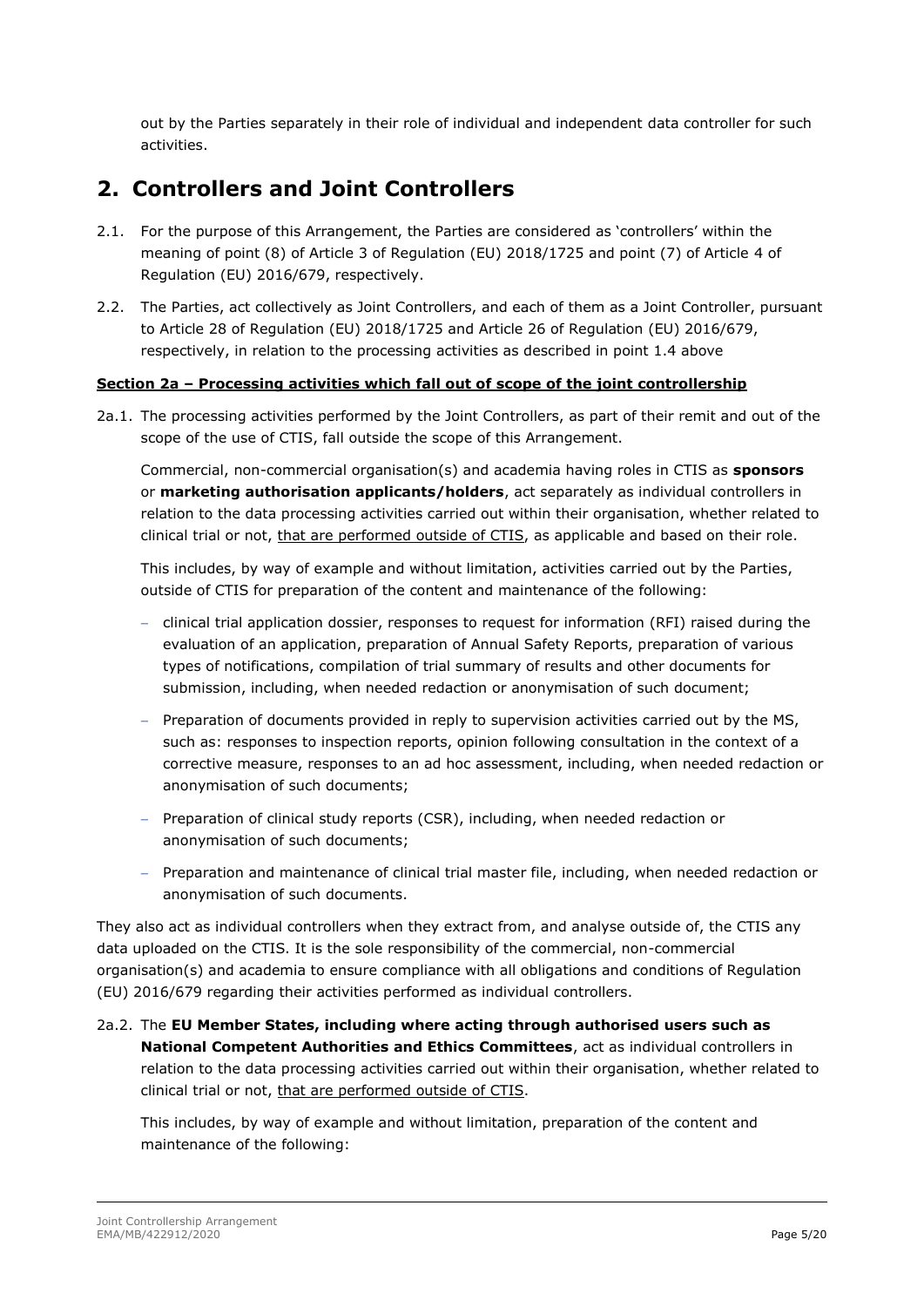- − considerations and requests for information to be sent to the sponsors during the evaluation of a clinical trial application, submission of the draft and final assessment reports for the assessment of part I and part II of the dossier, issuing conclusions and decisions on a clinical trial application;
- supervision of clinical trial to apply corrective measures, including the request for a sponsor opinion and the consultation with other Member State Concerned, the preparation of a request additional information to the sponsors via the ad hoc assessment functionality, preparation of inspection reports;
- − evaluation of Annual Safety Reports;

They also act as individual controllers when they extract from, and analyse outside of, the CTIS any data uploaded on the CTIS. It is the sole responsibility of the Member States, including National Competent Authorities and Ethics Committees, to ensure compliance with all obligations and conditions of Regulation (EU) 2016/679 regarding the activities performed as individual controllers.

- 2a.3. The **European Commission** acts as individual controller in relation to the processing activities carried out within its organisation, whether related to the supervision activities in relation to the implementation of the Regulation (EU) No 536/2014, or not, that are performed outside of CTIS, by way of example and without limitation related to the preparation of the content and maintenance of the following:
	- − Union controls plans, programmes and reports.

The European Commission also acts as individual controller when it extracts from, and analyses outside of, the CTIS any data uploaded on the CTIS. It is the sole responsibility of the European Commission to ensure compliance with all obligations and conditions of Regulation (EU) 2018/1725 regarding the activities performed as individual controller.

- 2a.4. The **European Medicines Agency** acts as individual controller in relation to the processing activities carried out within its organisation, related to clinical trial or not, that are performed outside of CTIS, by way of example and without limitation:
	- − User management via Identity Access Management (IAM)

The European Medicines Agency also acts as individual controller when it extracts from, and analyses outside of, the CTIS any data uploaded on the CTIS. It is the sole responsibility of the European Medicines Agency to ensure compliance with all obligations and conditions of Regulation (EU) 2018/1725 regarding the activities performed as individual controller.

## **3. Responsibilities, roles and relationship towards Data Subjects**

In order to guarantee compliance with applicable data protection rules, each of the Parties shall comply with the general principles of data protection, as laid down in Article 4 of Regulation (EU) 2018/1725 and Article 5 of Regulation (EU) 2016/679, respectively.

### *3.1. Provision of information to Data Subjects*

A Data protection notice is published on the public domain of CTIS, and within CTIS, to ensure that Data Subjects are informed of the details of the processing activity carried out in the CTIS.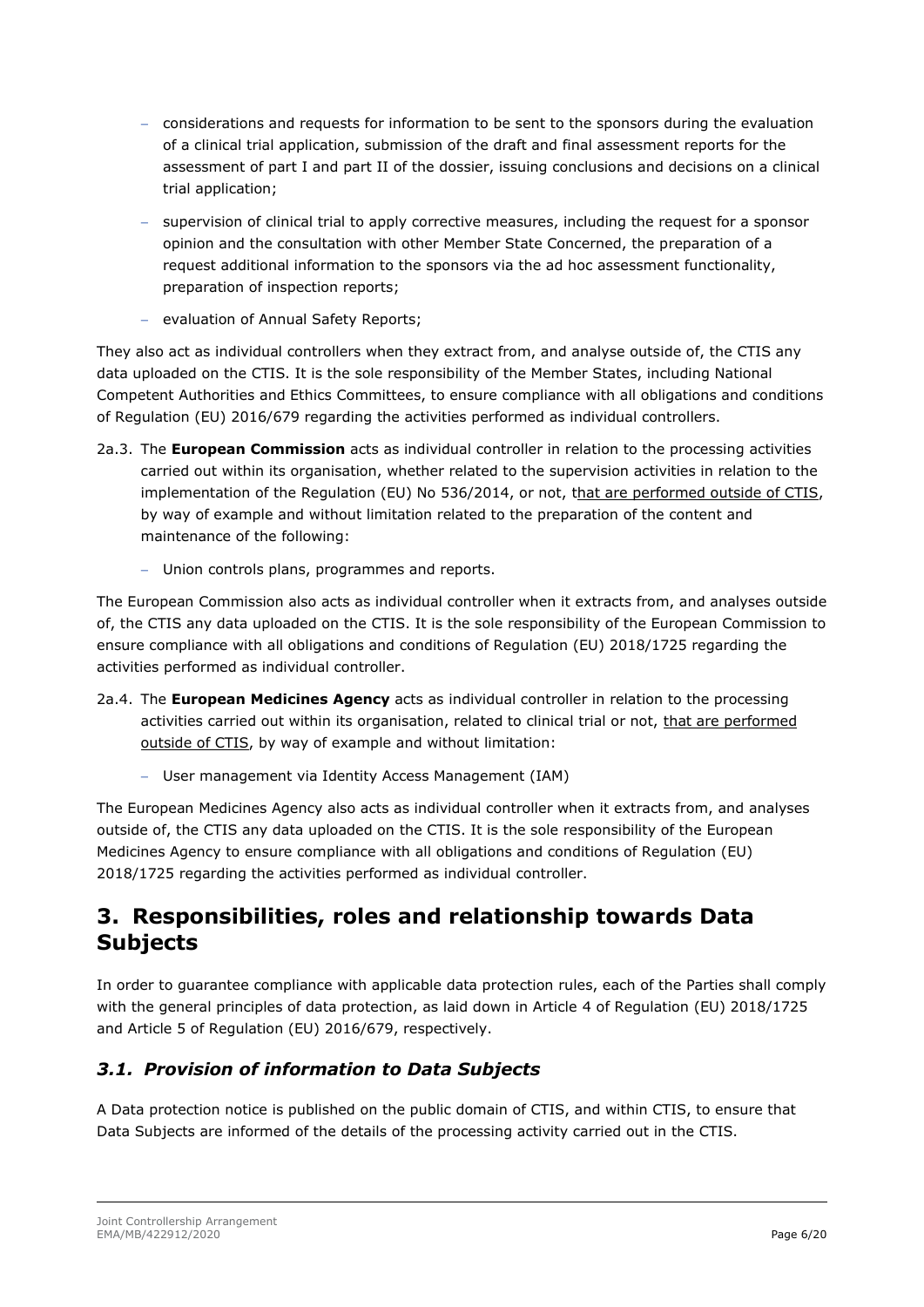As regards the activities listed in Section 2a, each Party is solely responsible to comply with its obligations as an individual controller to inform Data Subjects about the processing of their personal data.

### *3.2. Handling of Data Subject requests*

The Data Subjects may exercise their rights under Regulation (EU) 2018/1725 and Regulation (EU) 2016/679, respectively, in respect of and against each of the Parties.

Each Party shall handle Data Subject requests raised in connection with the information that they provide to CTIS, in accordance with their internal process and applicable data protection requirements. Reference to the relevant contact points for every Party can be found in Annex I.

The Parties shall cooperate and, when so requested, provide each other with swift and efficient assistance in handling any Data Subject requests in accordance with the following steps:

- I. **When a Party receives a Data Subject request, it must check whether the request concerns a processing operation carried out by that Party in accordance with Section 1.4 above.**
	- a) If the request falls under that Party's processing operation as listed in Section 1.4, then the receiving Party will be responsible to handle the request. It shall send an acknowledgment of receipt to the Data Subject without undue delay and shall handle the request in accordance with applicable data protection legislation. *(In this case, go to step V.)*
	- b) If it appears that more Parties are concerned by the handling of the request then the receiving Party shall, without undue delay, liaise with parties and if necessary, call a meeting with the Parties concerned at the latest within three working days of its receipt. (In this case, go to step IV, otherwise go to step II.)
- **II. If the receiving Party finds that the request concerns a processing operation which belong to another Party in accordance with Section 1.4 above, it shall forward the request to that other Party.**
	- a) The request shall be forwarded by using secure means of transmission (e.g. Eudralink) and without undue delay, at the latest within five working days of its receipt. Within the same deadline, the receiving Party shall inform the Data Subject about forwarding the request and also clearly state to which Party has the request been forwarded. (Go to step III.)

**III. The Party to whom the request has been forwarded must check whether it agrees to be responsible to handle the request.**

- a) If the Party accepts being the responsible Party to handle the request, then it shall send an acknowledgment of receipt to the Data Subject without undue delay, at the latest within ten working days and shall handle the request in accordance with applicable data protection legislation. (In this case, go to step V.)
- b) If the Party does not accept being the responsible Party to handle the request or it considers that more Parties should be involved, then it shall, without undue delay, call a meeting with the receiving Party and with any other Party or Parties concerned, at the latest within three working days of its receipt. (In this case, go to step IV.)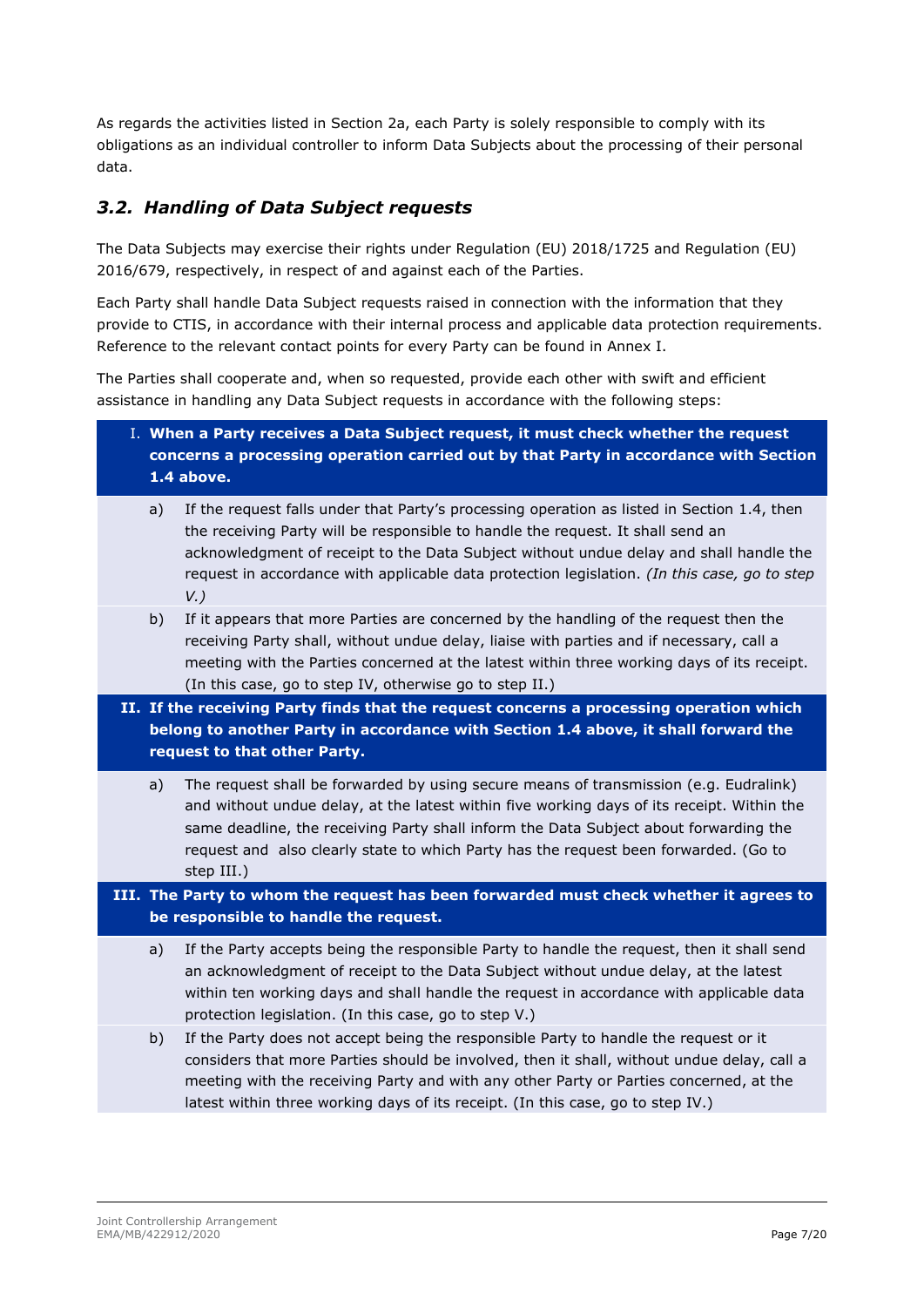- I. **When a Party receives a Data Subject request, it must check whether the request concerns a processing operation carried out by that Party in accordance with Section 1.4 above.**
- **IV. The Parties involved shall agree on a process to handle the request together (or to be handled solely by one Party) in accordance with applicable data protection legislation. They shall provide any information and assistance required to address the request.**
	- a) Unless the Parties agree otherwise, the final reply to the request shall be sent by the receiving Party. In any case, a confirmation should be sent to the Data Subject as soon as possible, at the latest within ten working days from the original receipt of the request, about which Party will send the final reply to the request. (Go to step V.)
- **V. The Party (or Parties) handling a Data Subject request shall provide information on action taken on a request to the Data Subject without undue delay and at the latest within one month of receipt of the request. That period may be extended pursuant to Article 14(3) of Regulation (EU) 2018/1725 and Article 12(3) of Regulation (EU) 2016/679, respectively.**

Exchanges with the Data Subject(s) shall be handled solely by the Party/ies receiving a Data Subject request, whilst all other Parties shall cooperate upon request of the Party/ies directly involved. Data can be corrected by the relevant Parties with an update done directly in CTIS, while where the handling of the request requires removal of data stored within CTIS, the Agency will be responsible for such removal and will liaise to that effect with the Party originally providing the data in CTIS.

In such cases, the responses and the final reply to the Data Subject shall be sent by the Party who received the request or the Party who originally submitted the data concerned.

As regards the processing operations listed in Section 2a, each Party is responsible alone to reply to Data Subject requests and allow Data Subjects to exercise their rights under Regulation (EU) 2018/1725 and Regulation (EU) 2016/679, respectively.

### *3.3. Management of security incidents, including personal data breaches*

The Parties shall handle security incidents, including personal data breaches, in accordance with their internal procedures and applicable legislation.

The Parties shall in particular provide each other with swift and efficient assistance as required to facilitate the identification and handling of any security incidents, including personal data breaches, linked to the joint processing.

The Parties shall notify<sup>6</sup> each other of the following within the scope of this Arrangement in accordance with Annex I:

- a) any risks that are reasonably likely to result in damage to the availability, confidentiality and/or integrity of the personal data undergoing joint processing;
- b) any security incidents actually or potentially affecting personal data that are linked to the joint processing operation;
- c) any personal data breach (i.e. any breach of security leading to the accidental or unlawful destruction, loss, alteration, unauthorised disclosure of, or access to personal data undergoing joint

<sup>6</sup> Notification should include information about type of breach, possible consequences of the breach and measures already adopted to avoid possible damage.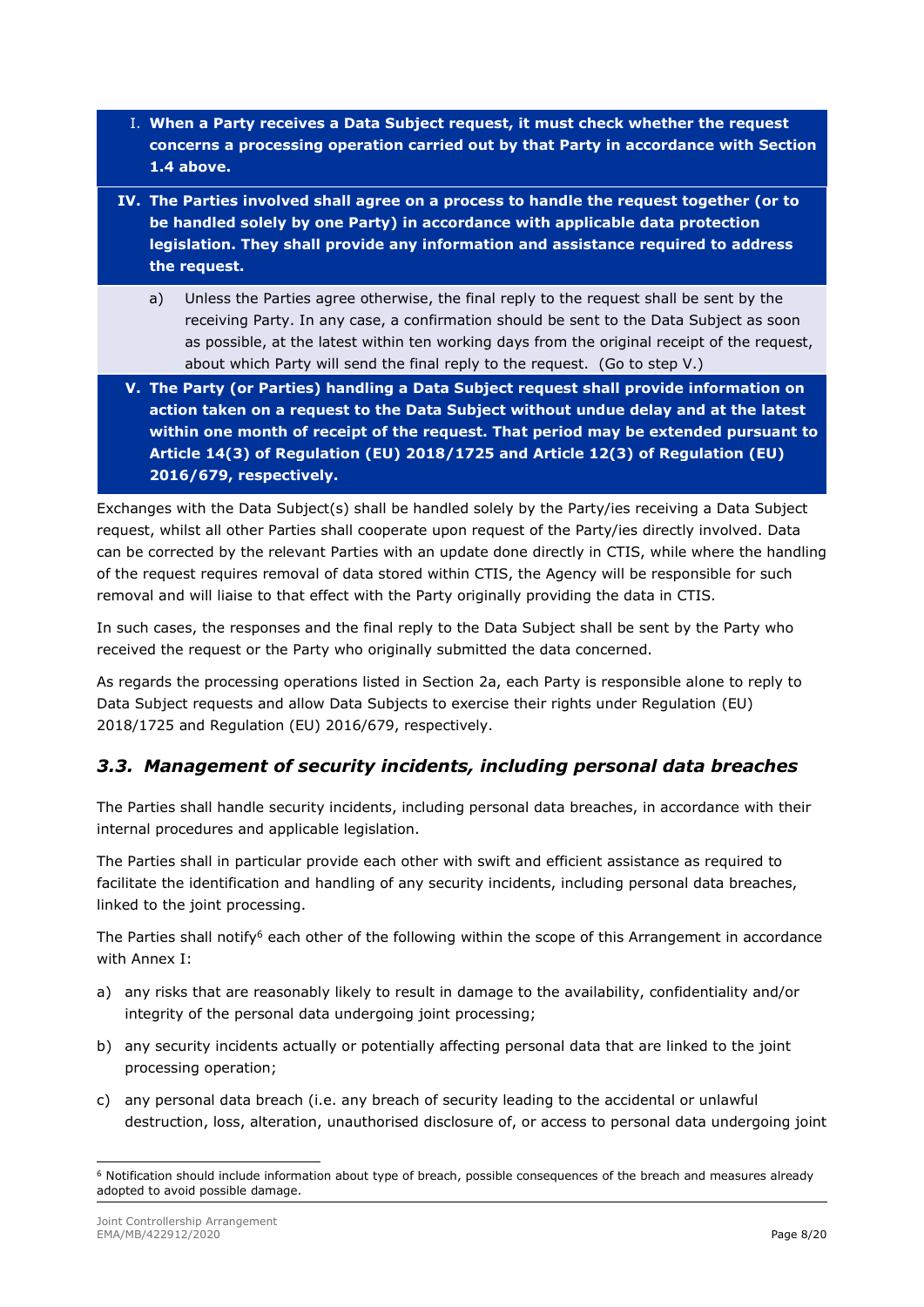processing), the likely consequences of the personal data breach and the assessment of the risk to the rights and freedoms of natural persons, and any measures taken to address the personal data breach and mitigate the risk to the rights and freedoms of natural persons;

d) any breach of the technical and/or organisational safeguards of the joint processing operation.

Each Party is responsible for managing all security incidents, including personal data breaches, that occur as a result of an infringement of that Party's obligations under this Arrangement and Regulation (EU) 2018/1725 and Regulation (EU) 2016/679, respectively.

The responsible Party/ies shall document the security incident (including personal data breaches) and notify the other Parties without undue delay and at the latest within 48 hours after becoming aware of a security incident (including a personal data breach).

The Party responsible for managing a personal data breach incident shall create and maintain appropriate records of the incident and notify it to the European Data Protection Supervisor or the competent national supervisory authority in accordance with this Article 3.3.

It shall do so without undue delay and, where feasible, not later than 72 hours after having become aware of the personal data breach, unless the personal data breach is unlikely to result in a risk to the rights and freedoms of natural persons. The Party responsible shall inform the other Parties of such notification.

The Party, responsible for the personal data breach, shall communicate that personal data breach to the Data Subjects concerned if the personal data breach is likely to result in a high risk to the rights and freedoms of natural persons. The Party responsible shall inform the other Parties of such communication.

The communication to the Data Subjects referred to the previous paragraph shall not be necessary if any of the conditions listed in Article 35(3) of Regulation (EU) 2018/1725 and Article 34(3) of Regulation (EU) 2016/679 respectively are met.

### *3.4. Responsibility for the security of processing*

The Agency shall implement appropriate technical measures to ensure the security of processing personal data in CTIS pursuant to Article 33 of Regulation (EU) 2018/1725.

Each Party shall implement appropriate organisational measures to ensure the security of processing pursuant to Article 33 of Regulation (EU) 2018/1725 and Article 32 of Regulation (EU) 2016/679, respectively.

Access to personal data stored in the secure domain of the CTIS undergoing joint processing shall only be allowed to authorised staff/personnel/authorised users of the Parties, for the purposes of administering, operating and using the IT system, which facilitates the processing operation. This access shall be subject to ID and password requirements.

## *3.5. Processors*

When appointing a processor, each Party shall ensure the compliance of such processing pursuant to Article 29 of Regulation (EU) 2018/1725 and Article 28 of Regulation (EU) 2016/679, as applicable.

## *3.6. Localisation of personal data*

The data centres used for CTIS are located in the following EU countries: Netherlands, Ireland and Germany.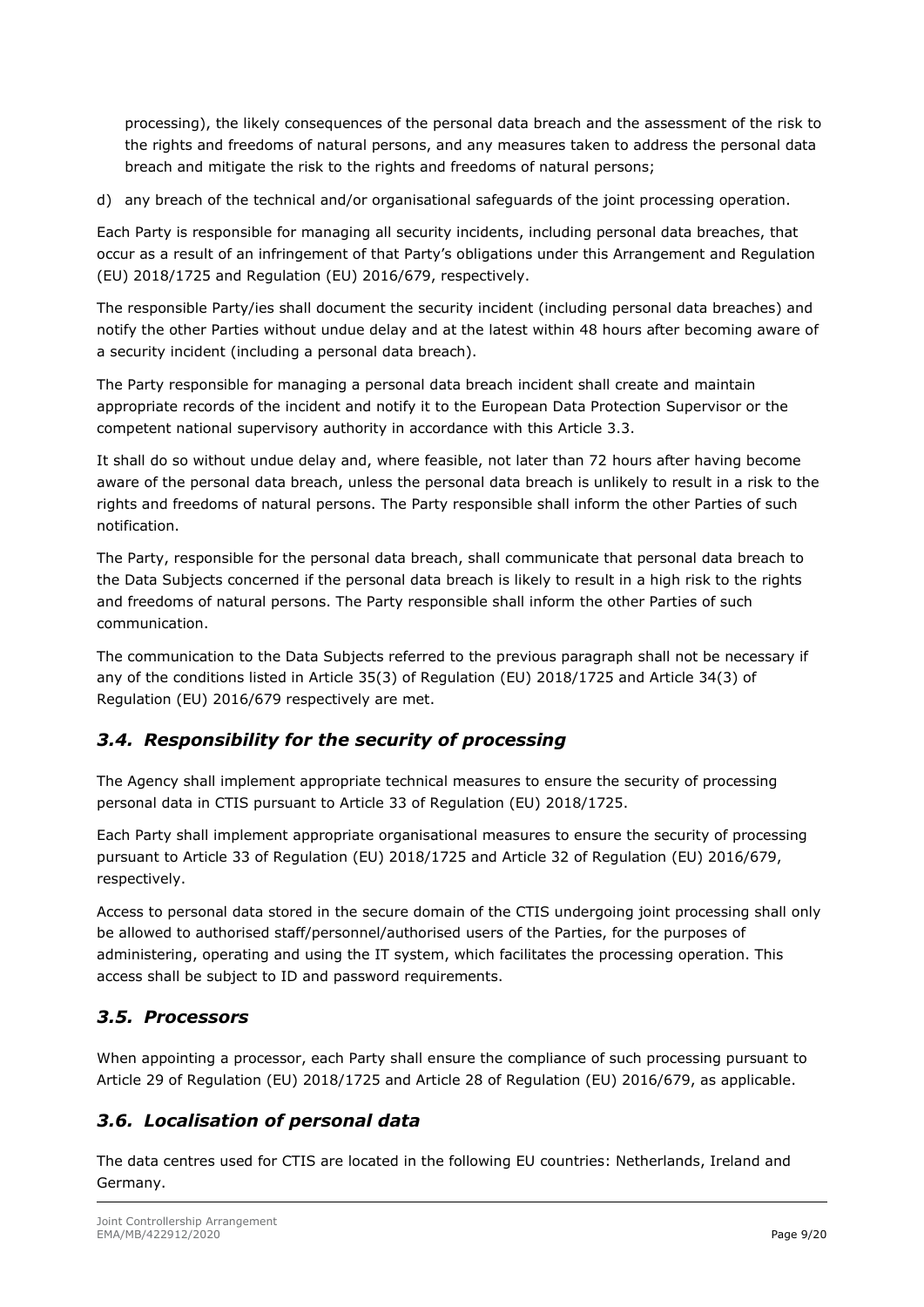Where personal data is made available to the public in the public domain of CTIS and is accessed from outside the EU/EEA, this is based on Article 50(1)(g) of Regulation (EU) 2018/1725, or Article 49(1)(g) of Regulation (EU) 2016/679, i.e. the transfer is made from a register which, according to Union law, is intended to provide information to the public and which is open to consultation either by the public in general or by any person who can demonstrate a legitimate interest, but only to the extent that the conditions laid down in Union law for consultation are fulfilled in the particular case.

If a Party authorises a user to access the secure domain of CTIS from outside the EU/EEA, that Party shall ensure that an appropriate data transfer mechanism is established prior to any access by that user, and that such international data transfers comply with the rules of Chapter V of Regulation (EU) 2018/1725 or Regulation (EU) 2016/679, respectively.

## *3.7. Other responsibilities of the Joint Controllers*

Without prejudice to obligations of Joint Controllers that may be applicable under Regulation (EU) 2016/679, Regulation (EU) 2018/1725 or national laws applicable to the Parties, the Joint Controllers shall be responsible for the following:

Recording of the processing operation;

Ensuring that the personal data undergoing processing are adequate, accurate, relevant and limited to what is necessary for the purpose;

Ensuring a transparent information and communication to Data Subjects of their rights;

Facilitating the timely exercise of the rights of Data Subjects;

Handling of Data Subjects' requests in accordance with the procedure adopted;

Deciding to restrict the application of, or derogate from Data Subject rights, where necessary and proportionate, in accordance with internal rules adopted by the Party in compliance with Regulation (EU) 2018/1725 and Regulation (EU) 2016/679, respectively;

Ensuring privacy by design and privacy by default;

Identifying and assessing the lawfulness, necessity and proportionality of transmissions and transfers of personal data;

Carrying out a data protection impact assessment, where necessary;

Carrying out a prior consultation with the European Data Protection Supervisor, or other competent national supervisory authority, where needed;

Ensuring that persons authorised to process personal data have committed themselves to confidentiality or are under an appropriate statutory obligation of confidentiality;

Cooperating with the European Data Protection Supervisor or other competent national supervisory authority, on request, in the performance of his or her tasks.

# **4. Liability for non-compliance**

Without prejudice to the liability stemming from processing activities performed outside the CTIS as outlined in Section 2.a above:

(i) the Agency and the European Commission shall be liable for non-compliance with the provisions of Regulation (EU) 2018/1725, each for the role and activities performed in accordance with Sections 1 and 3 of this Arrangement.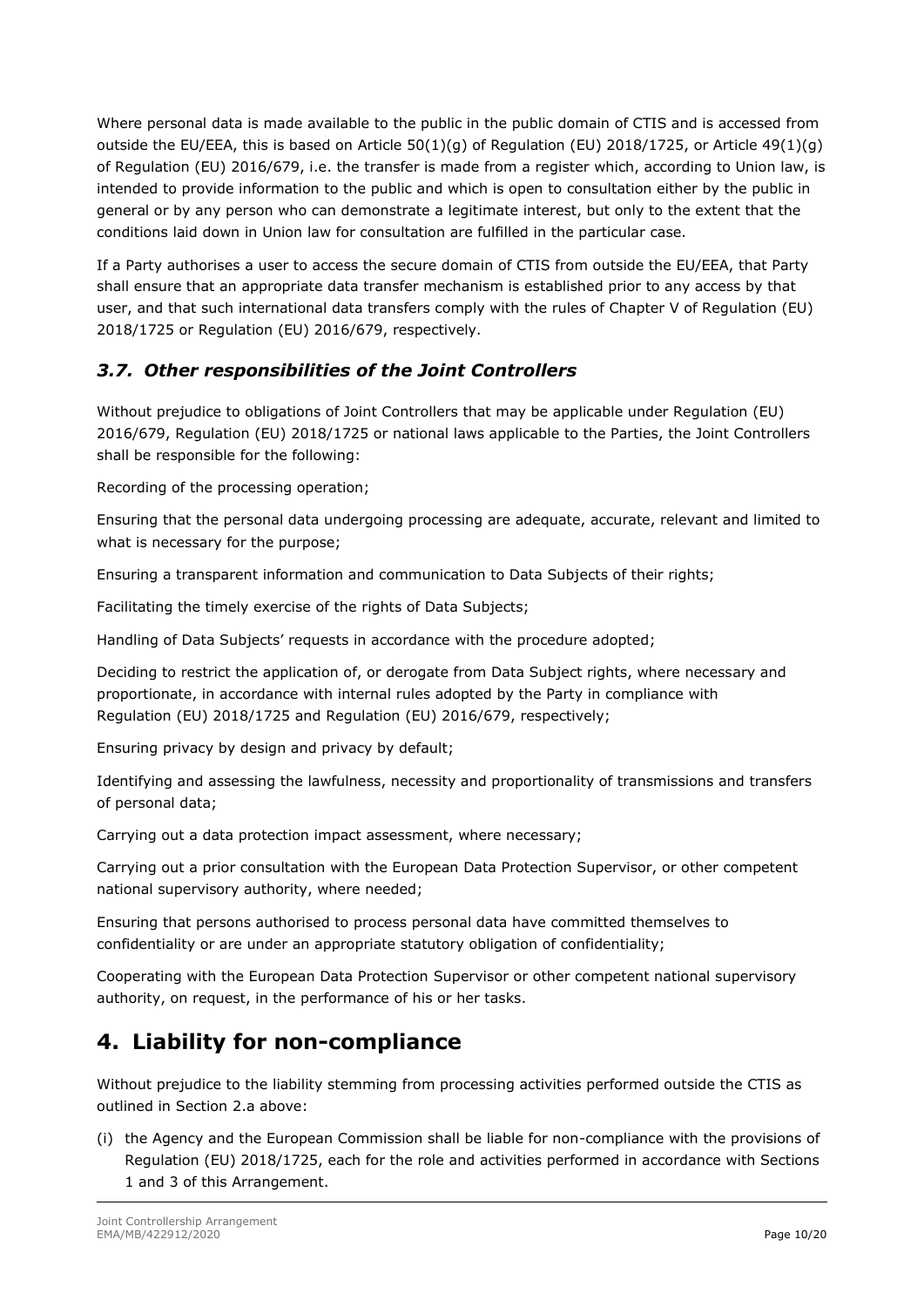(ii) the Member States, the sponsors and marketing authorisation applicants/holders shall be liable for non-compliance with the provisions of Regulation (EU) 2016/679, each for the role and activities performed in accordance with Sections 1 and 3 of this Arrangement.

# **5. Cooperation between the Parties of this Arrangement**

Each Party, when so requested, shall provide a swift and efficient assistance to the other Parties in execution of this Arrangement, while complying with all applicable requirements of Regulation (EU) 2018/1725 and Regulation (EU) 2016/679, respectively, and other applicable national rules on data protection.

# **6. Acknowledgement of this Arrangement by the users**

A hyperlink to this Arrangement will be displayed to CTIS users at the time of their first log in in CTIS. By accessing the system, the users will acknowledge that they are familiar with the contents of the JCA and that they have received and understood the Data protection notice attached to the JCA as Annex II.

Should a new, or amended version of this Arrangement be available, a hyperlink to the revised text will be displayed to the users before they can further progress with the use of CTIS.

# **7. Effective Date**

This Arrangement has received the consent of the representatives of the Parties in September 2021 and has been endorsed by the EMA Management Board on the 7th October 2021, with the understanding that all users of the CTIS secure domain undertake to comply with it prior to, and as a condition to, using the CTIS from 31 January 2022 onwards.

Should any amendments to this Arrangement become necessary, this will follow the adoption procedure involving representatives of the Joint Controllers as referred to in Recital 3 of this Arrangement.

This Arrangement is effective as from the date above written and shall continue to be effective as long as the CTIS will be in use.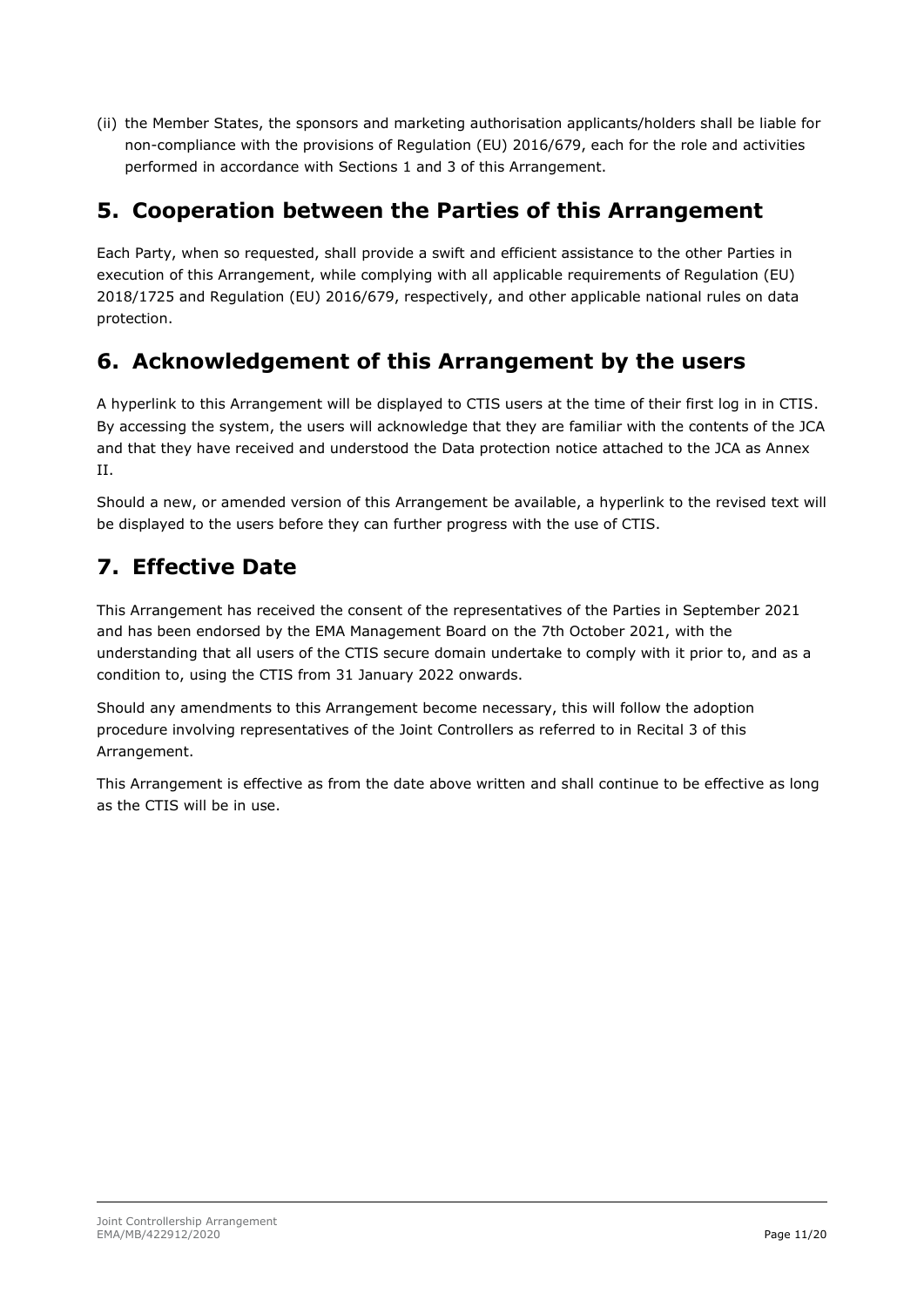# **Annex I**

# **Contact points**

## **Contact points for cooperation between the Parties and for Data Subjects**

Each Party nominates a single point of contact, whom other Parties can contact in respect of queries, complaints and provision of information within the scope of this Arrangement.

| <b>European Medicines Agency:</b><br>datacontroller.clinicaltrials@ema.europa.eu |
|----------------------------------------------------------------------------------|
|----------------------------------------------------------------------------------|

| <b>European Commission:</b> | SANTE-DATA-PROTECTION-COORDINATOR@ec.europa.eu |
|-----------------------------|------------------------------------------------|

#### **European Member States:**

| <b>Member States</b> | <b>Contact Point</b>                   |
|----------------------|----------------------------------------|
| Austria              | Datenschutz-BASG@basg.gv.at            |
| Belgium              | dpo@fagg.be                            |
| <b>Bulgaria</b>      | To be confirmed                        |
| Croatia              | To be confirmed                        |
| Cyprus               | clinicaltrials@phs.moh.gov.cy          |
| Czechia              | ctis-dpo@sukl.cz                       |
| Denmark              | dju@dkma.dk                            |
| Estonia              | trials@ravimiamet.ee                   |
| Finland              | clinicaltrials@fimea.fi                |
| France               | To be confirmed                        |
| Germany              | ct@bfarm.de                            |
| Greece               | trials@eof.gr                          |
| Hungary              | ctrcontacthu@ogyei.gov.hu              |
| Iceland              | personuvernd@lyfjastofnun.is           |
| Ireland              | dataprotectionofficer@hpra.ie          |
| Italy                | responsabileprotezionedati@aifa.gov.it |
| Latvia               | ct@zva.gov.lv                          |
| Liechtenstein        | To be confirmed                        |
| Lithuania            | To be confirmed                        |
| Luxembourg           | info donnees@ms.etat.lu                |
| Malta                | To be confirmed                        |
| <b>Netherlands</b>   | datalek@minvws.nl                      |
| Norway               | personvern@legemiddelverket.no         |
| Poland               | To be confirmed                        |
| Portugal             | dpo@infarmed.pt                        |
| Romania              | ro-ctis.datacontroller@anm.ro          |
| Slovakia             | CTIS@health.gov.sk                     |
| Slovenia             | info@jazmp.si                          |
| Spain                | delegado protecciondatos@aemps.es      |
| Sweden               | kp.central@lakemedelsverket.se         |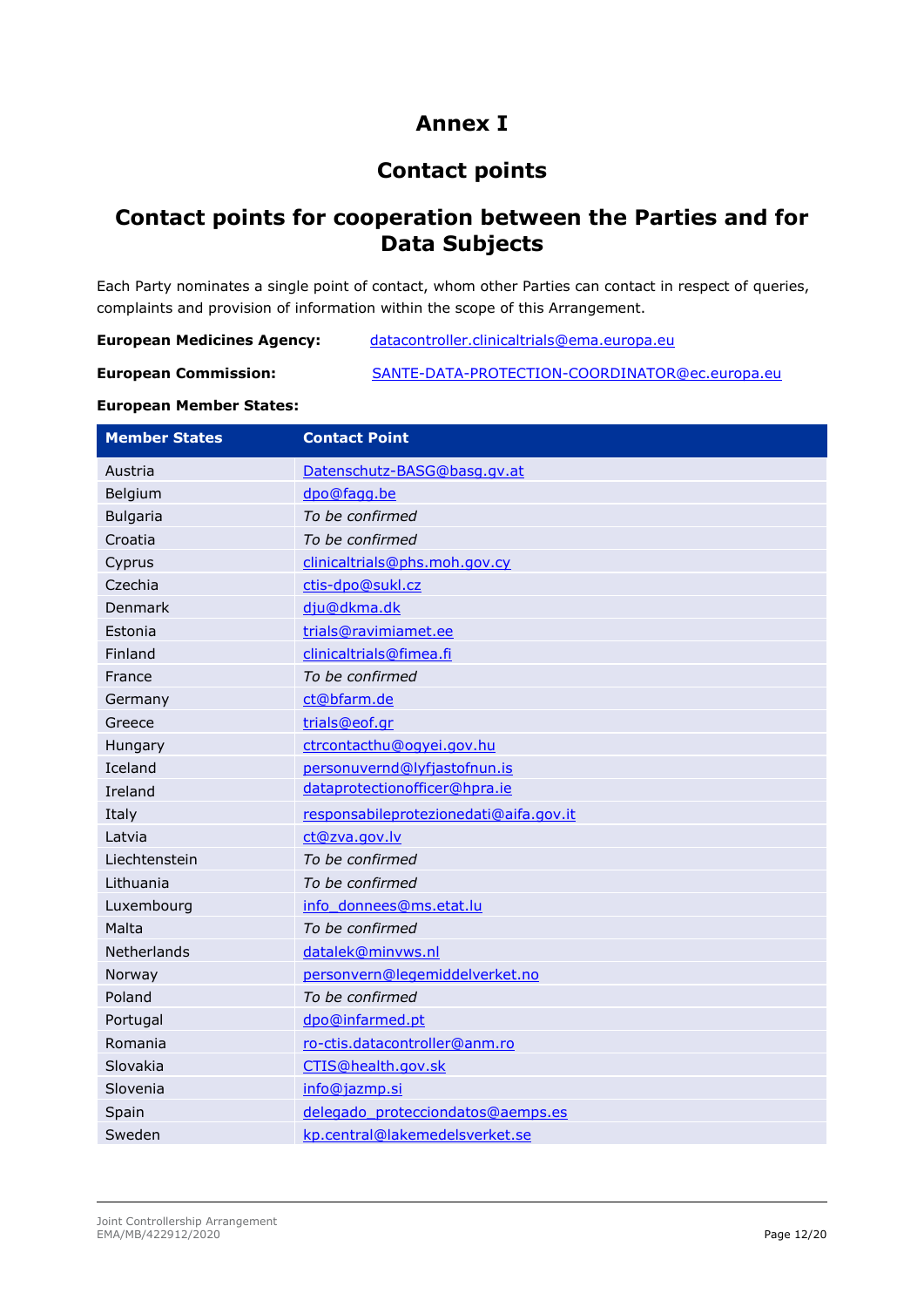#### **Sponsors and marketing authorisation applicants/holders:**

Contact points of the sponsors and marketing authorisation applicants/holders are indicated by the users within the CTIS or at the time of registration to get access to the CTIS.

A dedicated contact point for Data Subjects should also be available from the organisations' website.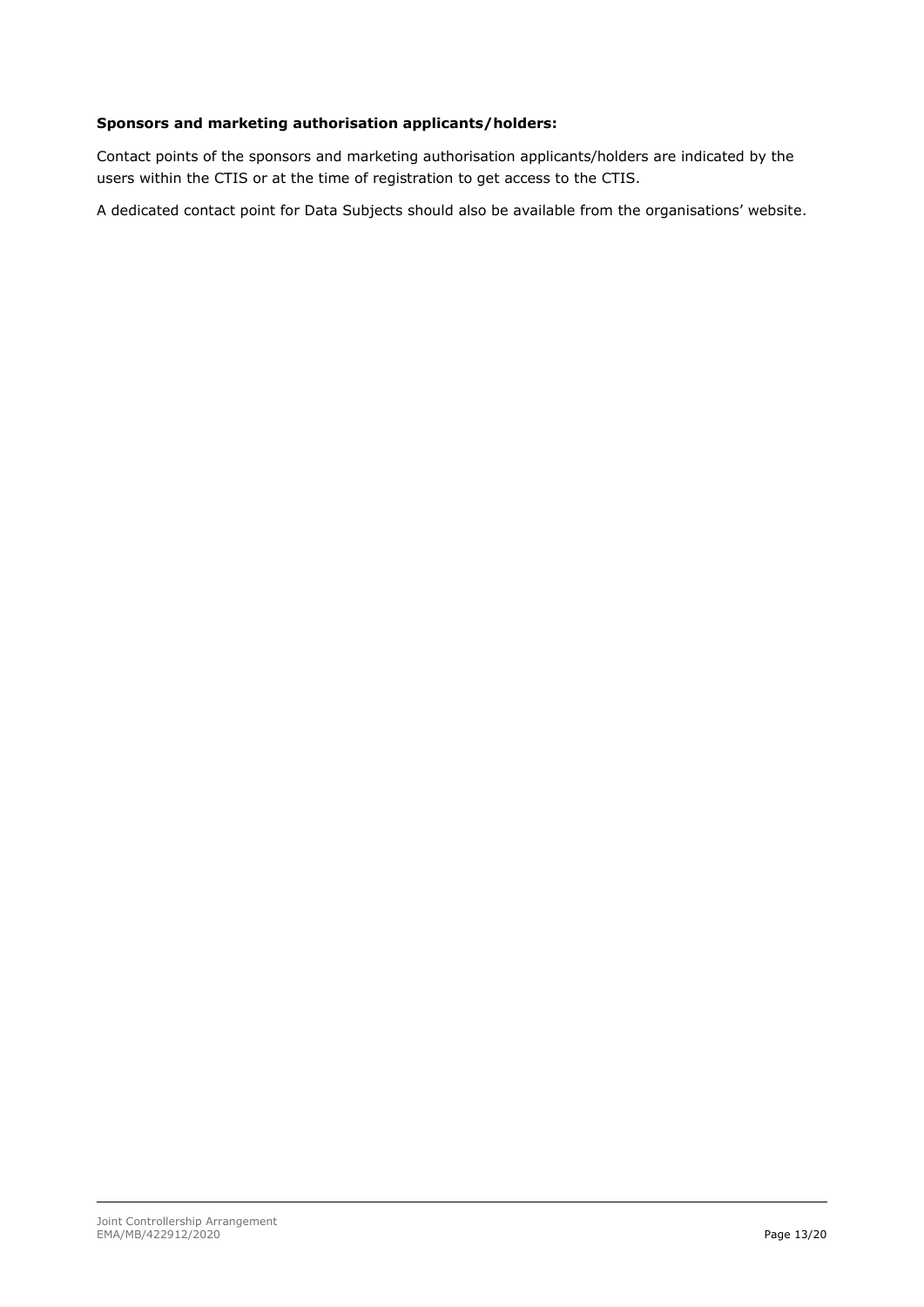## **Annex II**

## **Data protection notice regarding personal data processing in the Clinical Trials Information System (CTIS)**

This Data protection notice explains the most essential details of the processing of personal data in the context of the operation of the Clinical Trial Information System (CTIS), including the EU Portal and the EU Database established in accordance with the requirements of Article 80 and 81, respectively, of the Regulation (EU) No 536/2014<sup>7</sup> , hereinafter the Clinical Trials Regulation.

The European Medicines Agency (hereafter referred to as 'the Agency'), in collaboration with Union Member States and the European Commission, has set up the CTIS database and it is responsible for its maintenance. CTIS enables the submission of clinical trials related information, from submission of clinical trials applications up to supervision during the clinical trial life cycle.

This Data protection notice explains the most essential details of the processing of personal data in CTIS, which includes:

the area of clinical trials applications and supervision during the trial lifecycle. This information is submitted through the EU Portal and stored in the EU Database;

the area of submission and evaluation of annual safety reports (ASRs).

The joint controllers ensure that processing of personal data in the context of the operation of the CTIS complies with all applicable requirements of Regulation (EU) 2018/1725 (EUDPR) and Regulation (EU) 2016/679 (GDPR), respectively, and other applicable national rules on data protection.

# **1. Who is responsible for processing your data?**

### *1.1. Who are the joint controllers?*

The joint controllers under the Joint Controllership Arrangement (JCA) are: European Commission, European Medicines Agency, Member States, commercial, non-commercial organisations and academia acting as sponsors of clinical trials and marketing authorisation applicants/holders.

The Parties of the Joint Controllership Arrangement act as joint controllers for the purpose of processing operations of personal data provided, in structure data and documents, in CTIS. The contact points of joint controllers are the following:

European Medicines Agency: [datacontroller.clinicaltrials@ema.europa.eu](mailto:datacontroller.clinicaltrials@ema.europa.eu)

European Commission: [SANTE-DATA-PROTECTION-COORDINATOR@ec.europa.eu](mailto:SANTE-DATA-PROTECTION-COORDINATOR@ec.europa.eu)

Member States: Annex I of the JCA

For sponsors or marketing authorisation applicants/holders contact points are identified at the time of their registration in CTIS.

The respective roles and relationship vis-à-vis Data Subjects are explained in the JCA. In accordance with the applicable rules of EUDPR and GDPR, Data Subjects may exercise their rights under the Regulations in respect of, and against each of, the joint controllers. In order to ensure that any request can be handled as swiftly as possible, it is recommended that data subject contacts the joint controller

<sup>7</sup> REGULATION (EU) No 536/2014 OF THE EUROPEAN PARLIAMENT AND OF THE COUNCIL of 16 April 2014 on clinical trials on medicinal products for human use, and repealing Directive 2001/20/EC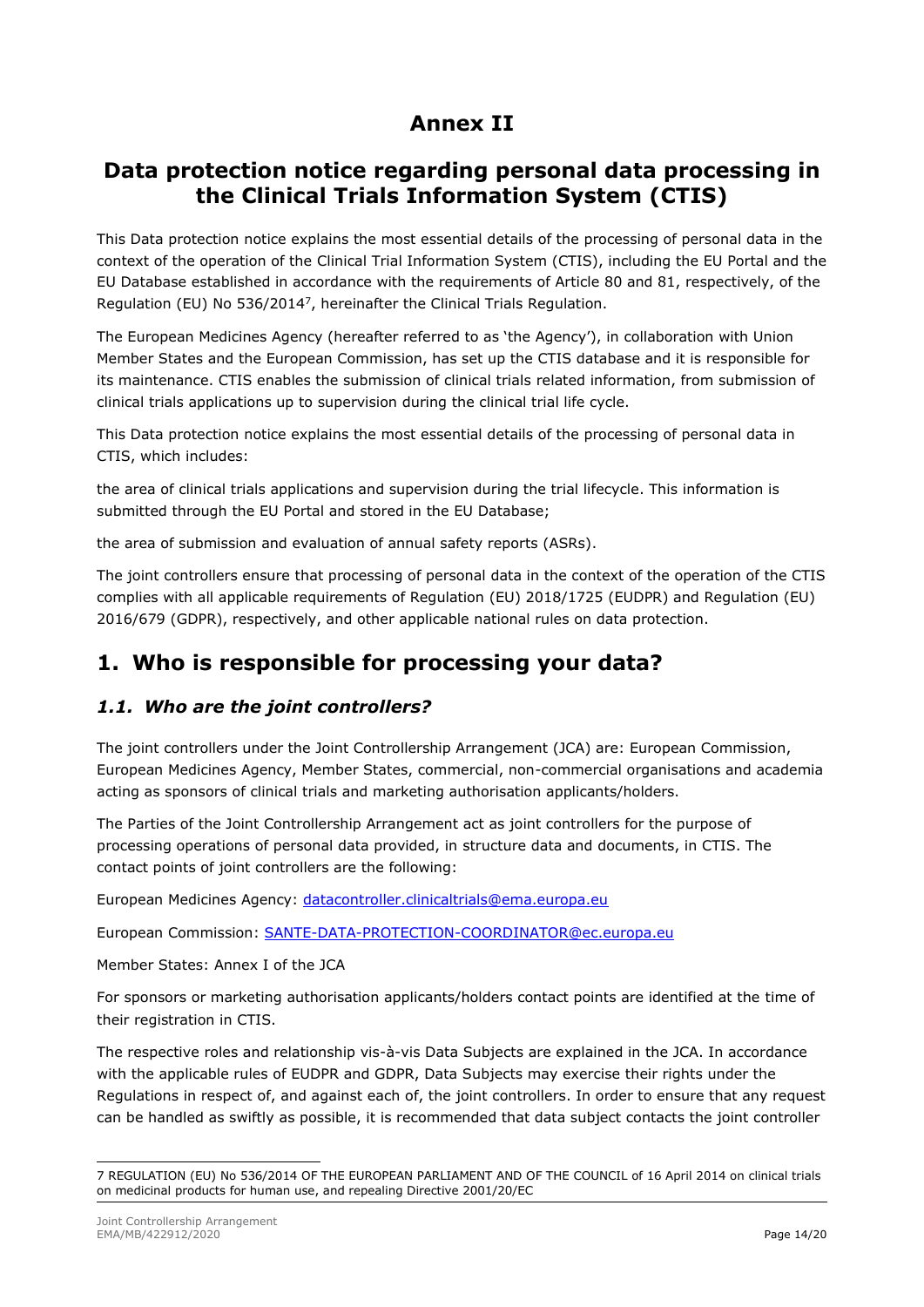who, in line with the activities allocated in the JCA, collected and mainly processes the personal data concerned.

### *1.2. Who is the data processor?*

The Agency engages third parties to provide support for the:

development of CTIS functionalities;

maintenance of CTIS functionalities;

assurance of data quality in CTIS.

Contact details of the EMA processors (and, if necessary of other Parties' processors), can be made available to the data subjects upon request.

## **2. Purpose of this data processing**

The purpose of the CTIS data processing activities can be summarised as follow:

#### **Area of clinical trials: data and documents for a clinical trial submitted through the EU Portal to the EU Database in the context of:**

The sponsor can submit through the EU Portal to the EU Database, Clinical Trials Applications (CTA) and subsequent modifications, responses to the request for information raised as part of the evaluation process, notifications, summary of results, opinions to corrective measures and response to an *ad hoc* assessment.

Following these submissions by the sponsors, there will be a corresponding evaluation carried out by the Member States concerned, responsible for the supervision of the clinical trials in their territory including inspections.

Marketing authorisation applicants/holders can submit clinical study reports with appendices, except those listing individual patient data.

#### **Area of Annual Safety Reports (ASR):**

Regarding investigational medicinal products other than placebo, the sponsor shall submit annually to the Agency a report on the safety of each investigational medicinal product used in a clinical trial for which it is the sponsor. This will be done via the submission of ASR to CTIS. Member States shall cooperate in assessing the information reported.

Personal data might be provided to enable compliance with the following:

For CTIS registered users:

To enable registration in CTIS and ensure user access management, via Identity Access Management (IAM) system, used to generate users' credentials to access CTIS secure domain;

To enable registered users uploading, viewing, changing the CTIS contents/documents in accordance with their access permissions;

To enable communication between the registered CTIS users and joint review of the CTIS contents;

To enable receiving technical support and secure interaction with the CTIS.

For sponsors, including sponsor's staff and sponsor's third party representatives:

e.g., to enable compliance with the obligation of CTR.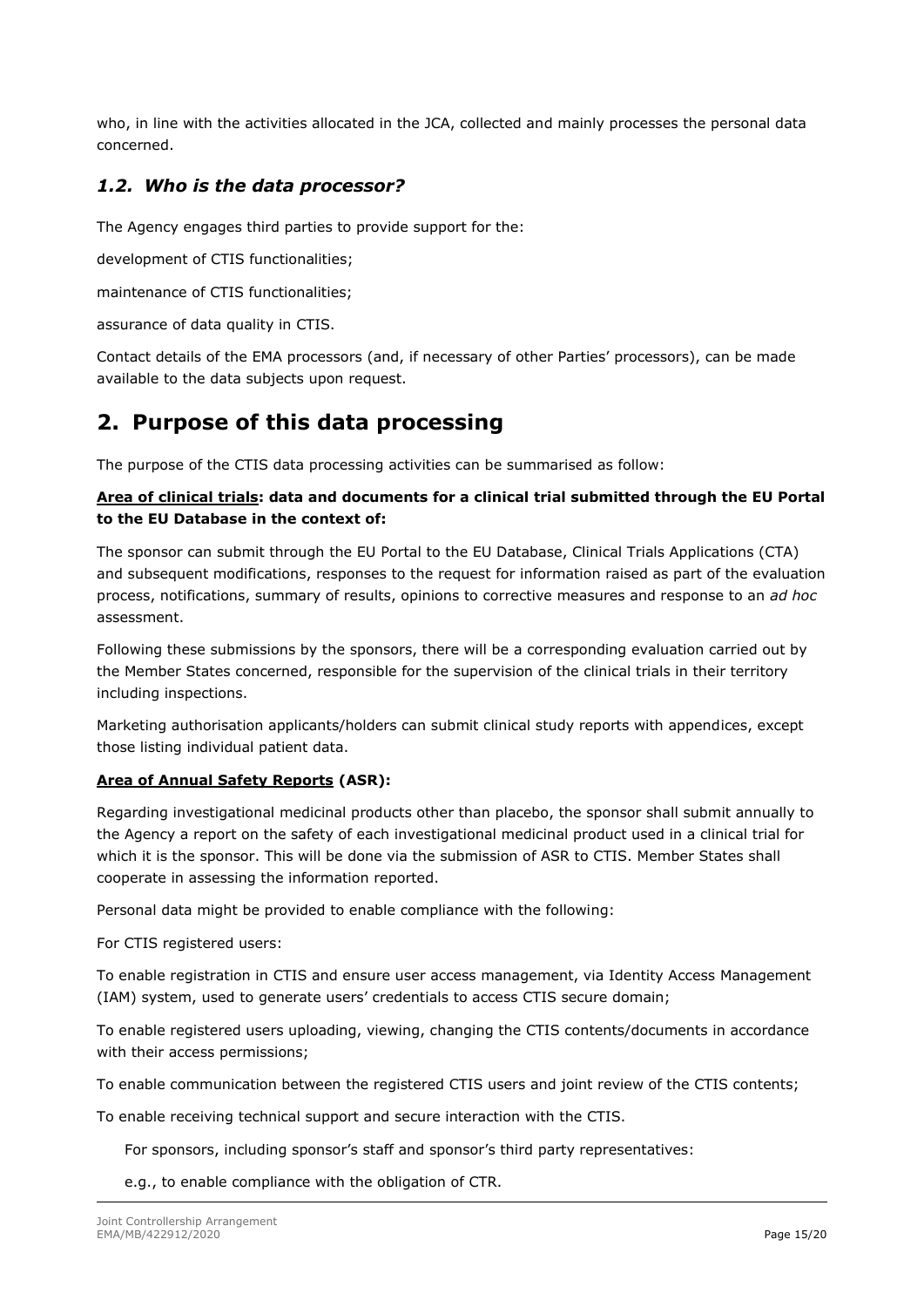For investigators, principle investigators.

e.g., to enable compliance with the obligation of CTR.

### *2.1. Categories of Data Subject and personal data concerned*

In the context of the use of CTIS, the submission of clinical trials applications, submission of ASR and during the clinical trials life cycle, examples of personal data that can be processed by Member States (also through National Competent Authorities and Ethics Committees), the Agency, the European Commission, the marketing authorisation applicants/holders and sponsors of clinical trials are presented below<sup>8</sup>:

### **Personal data of CTIS registered users having access to the CTIS sponsor's and authority's secure domain:**

- Personal data such as name, surname, e-mail address, are captured at the time of creation of the accounts via Identity Access Management, to obtain credentials to access CTIS;
- These details are visible in the CTIS secure domain to the Administrator(s) within the user's organisation for the purpose of administering users' profiles;
- Name, surname and role of the user in CTIS are visible via the 'user' tab for each clinical trial;
- Users contact details will be visible only in the CTIS secure domain, and not disclosed in the public domain.

#### **Personal data provided by the sponsors, including sponsor's staff:**

- Contact point in the Union (i.e. first name, last name, telephone number and e-mail address: will be captured only in CTIS secure domains and will not be disclosed in the public domain);
- Legal Representative (i.e. first name, last name, telephone number and e-mail address: will be captured in CTIS secure domain and will be made public;
- Scientific and public contact point (i.e. Functional contact point name, telephone number, e-mail will be captured in CTIS secure domain and will be made public. These are expected to be functional contact points;
- Third parties contact point (i.e. telephone number and e-mail address) of the third-party organisation to whom tasks have been delegated will be in CTIS secure domain and will be made public. These are expected to be functional contact points;
- Sponsor's contact details for ASR submission (Full name, organisation details, telephone number and e-mail address) are captured in the ASR module of CTIS in relation to the submission of the Annual Safety Report. These details will be captured only in CTIS secure domains and will not be disclosed in the public domain;

#### **Personal data in documents provided by the joint controllers in CTIS:**

The joint controllers will be required to provide in the CTIS secure domain several documents possibly containing personal data for example:

<sup>&</sup>lt;sup>8</sup> See also section 4.2. of the Appendix, on disclosure rules, to the "Functional specifications for the EU portal and EU [database to be audited -](https://www.ema.europa.eu/en/documents/other/appendix-disclosure-rules-functional-specifications-eu-portal-eu-database-be-audited_en.pdf) EMA/42176/2014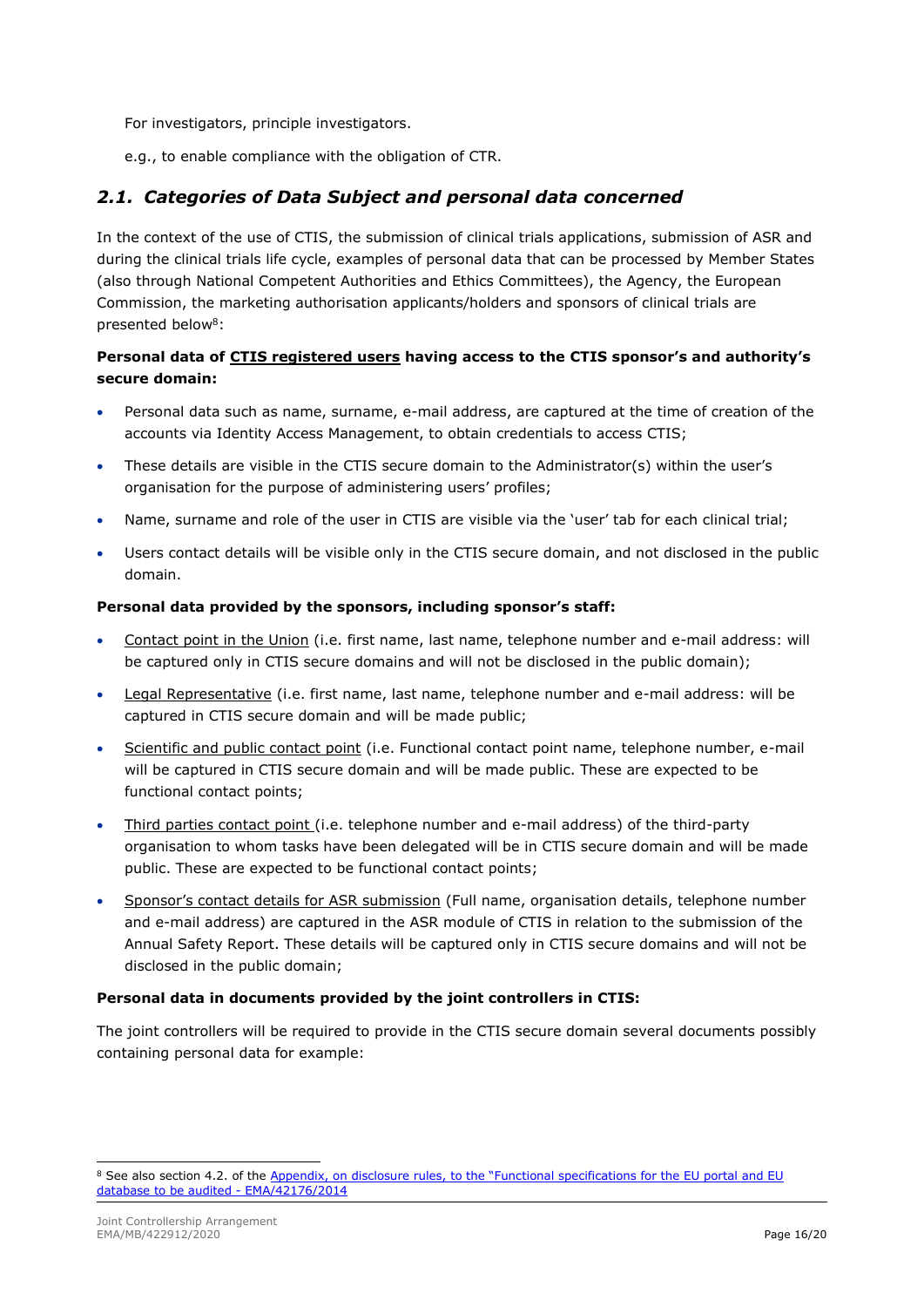- Sponsor documents: protocol, investigator brochure, GMP certification, cover letter which may contain personal data of sponsor staff, qualified person for GMP, summary of results, others; <sup>9</sup>
- Authorities users, including Member States' experts: assessment reports and inspection reports; 10
- Marketing authorisation applicants/holders: clinical study report (CSR) with appendices, except those listing individual patient data. It is important to note that the names (not signatures) of the sponsor and coordinating investigator signatories of the clinical study report and the identities of the investigator(s) who conducted the trial should remain visible in the clinical study report loaded into the database and will be made public.

Should any of these documents contain personal data, as applicable and as required in light of Article 81(2) of Regulation (EU) No 536/2014, this can be provided in the version of the documents 'not for publication'. The version of the documents 'for publication' should not contain personal data.

#### **Personal data of principal investigators' conducting the trial at the site and the person issuing suitability statement of the facilities:**

Principal investigator details captured in the CTIS secure domain include name, surname, telephone number, e-mail address. These may be provided as functional contact points, but if they are provided as contact details of natural persons these will be made public.

- The following information will be made public from the database:
- The list of principal investigators' names, contact details and the names and addresses of the clinical trial sites;
- Investigator CV, including training on the principles of good clinical practice or other relevant experience, but in any case, containing only professional information relevant to the conduct of clinical trials;
- Any conditions, such as economic interests and institutional affiliations, that might influence the impartiality of the investigators;
- The written statement issued by the head of the clinic/institution or some responsible person testifying to the suitability of the facilities and human resources available for the trial is part of the application dossier, will include the name of the person issuing that statement.

### **Personal data of users creating records of new organisations / new locations in Organisation Management System (OMS)<sup>11</sup> for the purpose of use in CTIS:**

• When creating a new organisation in OMS, or a new location for an existing organisation, the user is prompted to provide certain details. Requestors details provided at the time of registration via OMS will not be captured in the CTIS secure domain and therefore not be made public.

However, organisation details, like telephone number and e-mail address provided for the organisation/location registered in OMS, will be captured in CTIS secure domain and will be made public.

<sup>9</sup> With regard to ASR, in order to comply with Art 43.3 of the CTR and protect patients' rights, SARs in the line listing should be identified by case ID and study ID without including subject ID in the document. Similarly, the case ID and study ID when reporting the list of deceased and trial participants who dropped out in association with an AE, should not allow the identification of natural persons, see als[o https://ec.europa.eu/health/sites/default/files/files/eudralex/vol-](https://ec.europa.eu/health/sites/default/files/files/eudralex/vol-10/regulation5362014_qa_en.pdf)[10/regulation5362014\\_qa\\_en.pdf](https://ec.europa.eu/health/sites/default/files/files/eudralex/vol-10/regulation5362014_qa_en.pdf)

<sup>&</sup>lt;sup>10</sup> There is no specific requirement in the Clinical Trials Regulation for the names of Member State experts to be included in the database.

 $11$  The OMS provides a single source of validated organisation data that can be used as a reference to support EU regulatory activities and business processes. It stores master data comprising organisation name and location address for organisations such as sponsors, regulatory authorities and manufacturers.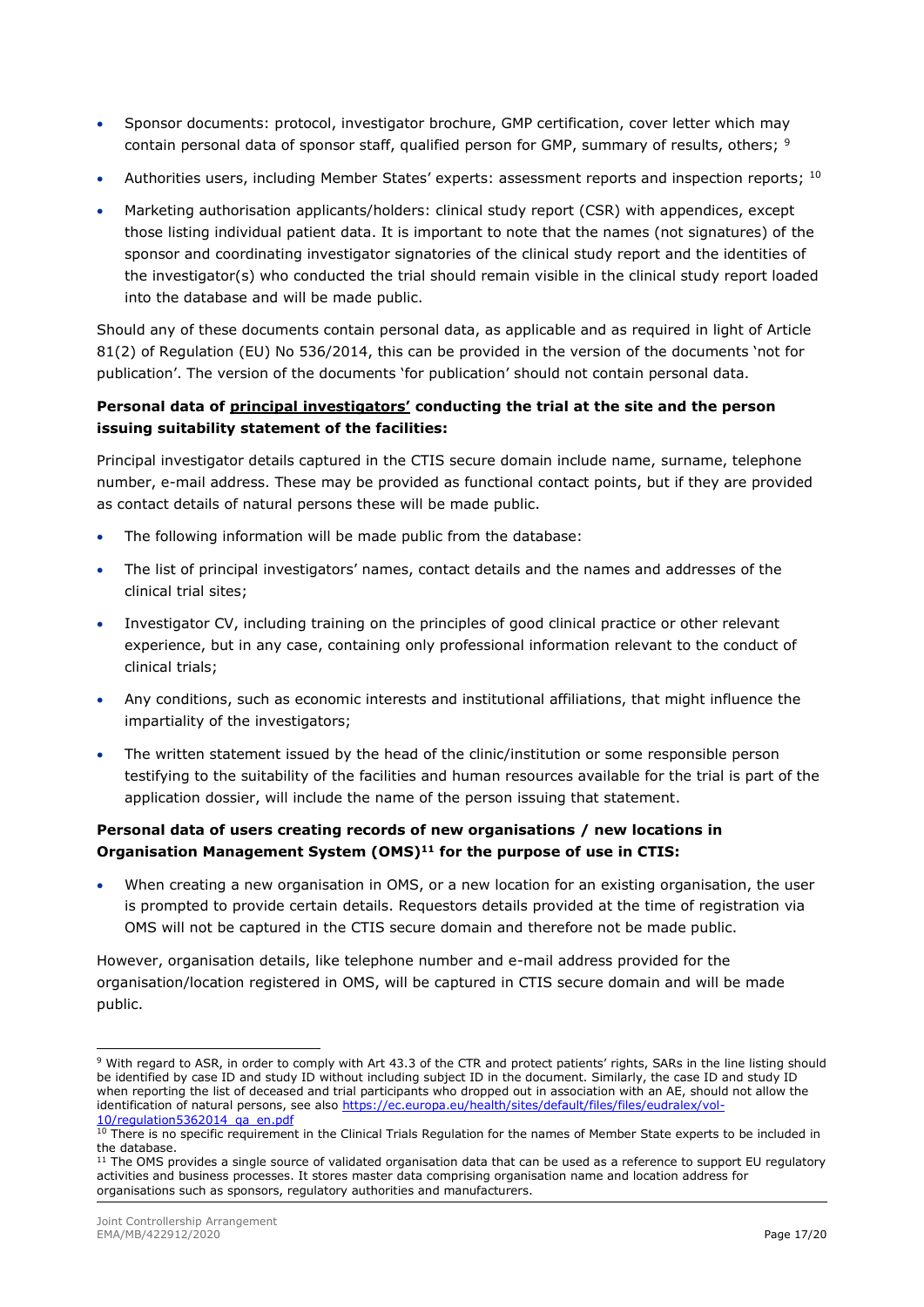## *2.2. Legal basis of the processing*

The processing of the personal data in CTIS, including collection, publication and archiving of clinical trial information in documents and structured data, is necessary for the management and functioning of the Agency and the performance of its tasks carried out in the public interest mandated by Union law, as controller of the CTIS, which includes the EU Portal and Database, for the effective materialisation of the objectives of the Clinical Trials Regulation. Therefore, this data processing by the Agency is lawful under Article 5(1)(a) of the EUDPR and justified on the grounds of public interest.

In addition, the Member States, the European Commission, the commercial, non-commercial organisation and academia acting as sponsors of clinical trials and marketing authorisation applicants/holders, are also joint controllers in the CTIS. They are legally obliged to collect and upload relevant documents in the CTIS. Therefore, the data processing by the Member States and the European Commission also relies on the lawful ground of public interest under Article 6(1)(e) of the GDPR and Article 5(1)(a) of the EUDPR, respectively. In the case of sponsors and marketing authorisation applicants/holders their activities in CTIS and the related personal data processing is necessary for compliance with their legal obligations under the Clinical Trials Regulation in accordance with Article 6(1)(c) of the GDPR.

Since personal data processing by the Agency and the European Commission in the CTIS is based on the legal ground that this is necessary for the performance of a task carried out in the public interest, Data Subjects (i.e. those individuals whose data is processed in CTIS) **have the right to object against such processing**. See section 5 below.

## *2.3. Transfer of personal data outside of EU/EEA*

The data centres used for CTIS are stored in the following EU countries: Netherlands, Ireland and Germany.

Where personal data is made available to the public in the public domain of CTIS and is accessed from outside the EU/EEA, this is based on Article  $50(1)(q)$  of Regulation (EU) 2018/1725, or Article 49(1)(q) of Regulation (EU) 2016/679, i.e. the transfer is made from a register which, according to Union law, is intended to provide information to the public and which is open to consultation either by the public in general or by any person who can demonstrate a legitimate interest, but only to the extent that the conditions laid down in Union law for consultation are fulfilled in the particular case.

If a Party authorises a user to access the secure domain of CTIS from outside the EU/EEA, that Party shall ensure that an appropriate data transfer mechanism is established prior to any access by that user, and that such international data transfers comply with the rules of Chapter V of Regulation (EU) 2018/1725 or Regulation (EU) 2016/679, respectively.

# **3. How long do we keep personal data in CTIS?**

Clinical Trials data and documents and Annual Safety Reports provided in CTIS are going to be retained in CTIS for an initial period of 25 years<sup>12</sup> upon which the retention of the data will be subject to review.

The initial retention period starts from the date of the launch of CTIS, on 31 January 2022.

<sup>&</sup>lt;sup>12</sup> Retention period of data and documents in CTIS has been set for an initial period of time of 25 years by analogy with the timing foreseen for the maintenance of a trial master file as defined in Article 58 of the CTR. The obligations for sponsors and investigators under Article 58 of Regulation (EU) No 536/2014 remain intact.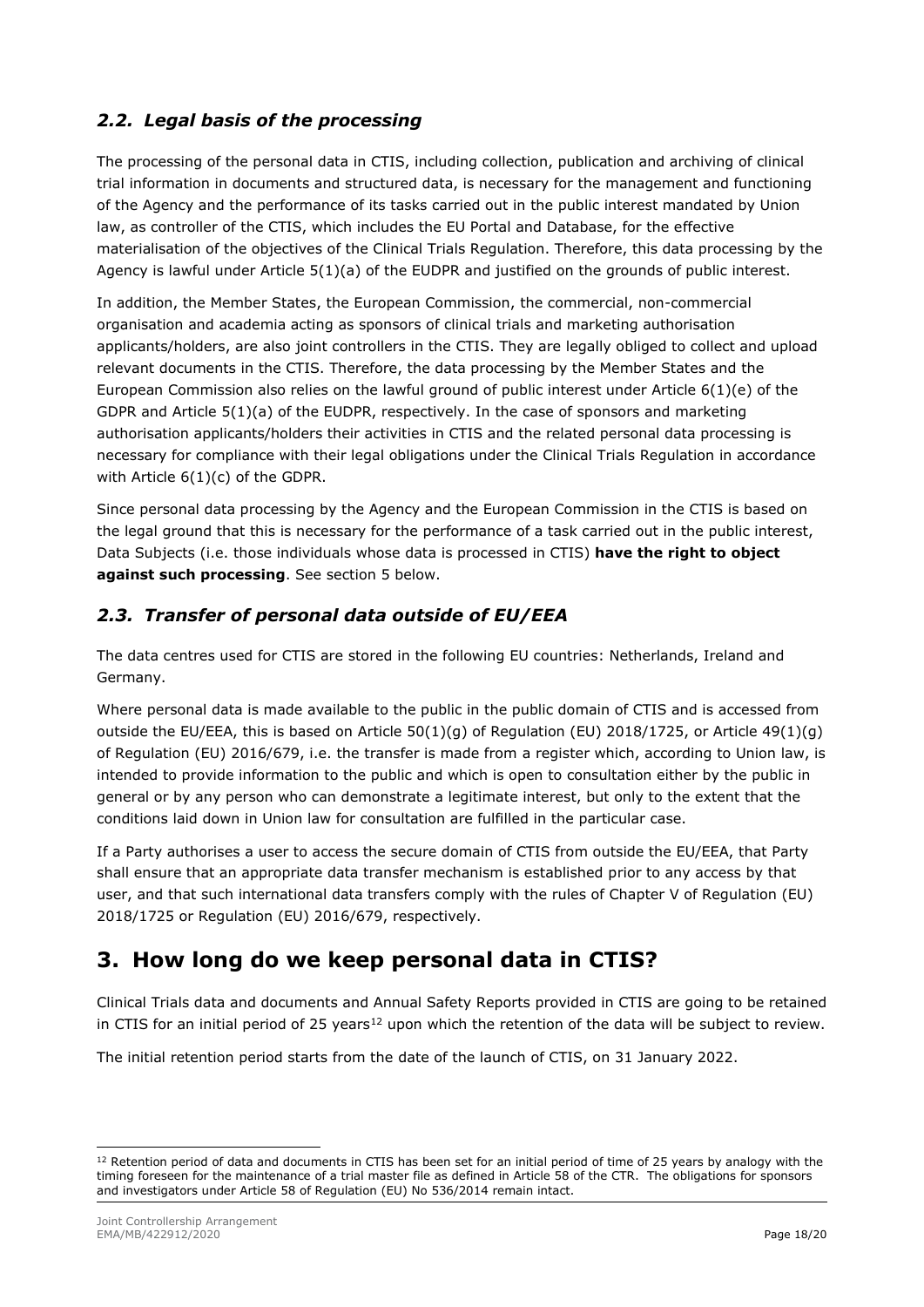## **4. Who has access to your information and to whom is it disclosed?**

The provisions of access to the CTIS secure domains for authorities (the Agency, European Commission, National Competent Authorities and Ethics Committees on behalf of Member States) and sponsors, marketing authorisation applicants/holders, where data and documents are stored, are set in the 'Functional specifications for the EU portal and EU database to be audited', which foresees the implementation of a role based access and the assignment of roles and permissions to CTIS users.

CTIS users will have access to the clinical trials information based on their profile, therefore, not all the users in CTIS will have access to the same level of information or documentation that may contain personal data.

A public module of CTIS will ensure increased transparency and access to clinical trials data. Article 81(4) of Regulation (EU) No 536/2014 states that the EU database shall be publicly accessible unless, for all or part of the data and information contained therein, confidentiality is justified on the grounds: of protecting personal data. Accordingly, personal data is not expected to be published on the public module of the CTIS, unless otherwise specified, in accordance with data protection requirements.

# **5. Data subjects' data protection rights**

Data subjects (i.e. the individual whose personal data is processed) have a number of rights:

- **Right to be informed** This Data protection notice provides information on how the joint controllers, via CTIS, collect and use personal data. Requests for other information regarding the processing may also be directed to [datacontroller.clinicaltrials@ema.europa.eu](mailto:datacontroller.clinicaltrials@ema.europa.eu)
- **Right to access**  Data subjects have the right to access their personal data. Data subjects have the right to request and obtain a copy of the personal data processed regarding them.
- **Right to rectification** Data subjects have the right to obtain without undue delay the rectification or completion of their personal data if it is incorrect or incomplete.
- **Right to erasure** Data subjects have the right to require the Agency to delete or stop processing their personal data, for example where the data is no longer necessary for the purposes of processing. In certain cases, the data may be kept to the extent it is necessary, for example, to comply with a legal obligation or if it is necessary for reasons of public interest in the area of public health.
- **Right to restrict processing** In a few, codified cases, Data subjects have the right to obtain the restriction of the processing, meaning that their data will only be stored, but not actively processed for a limited period of time. For more information about this right and its limitations, see the EMA General Data protection notice, hosted at [www.ema.europa.eu/en/about-us/legal/privacy](http://www.ema.europa.eu/en/about-us/legal/privacy-statement)[statement.](http://www.ema.europa.eu/en/about-us/legal/privacy-statement)
- **Right to object – Data subjects have the right to object at any time to this processing on grounds related to their particular situation**. In case of such objection against the processing, it must be stopped unless it is shown that the personal data is processed for compelling legitimate reasons which override the interest or rights raised by the data subject, or if it is needed for the establishment, **exercise** or defence of legal claims.

The rights of the data subjects can be exercised in accordance with the provisions of Regulation (EU) 2018/1725 and Regulation (EU) 2016/679, as may be the case.